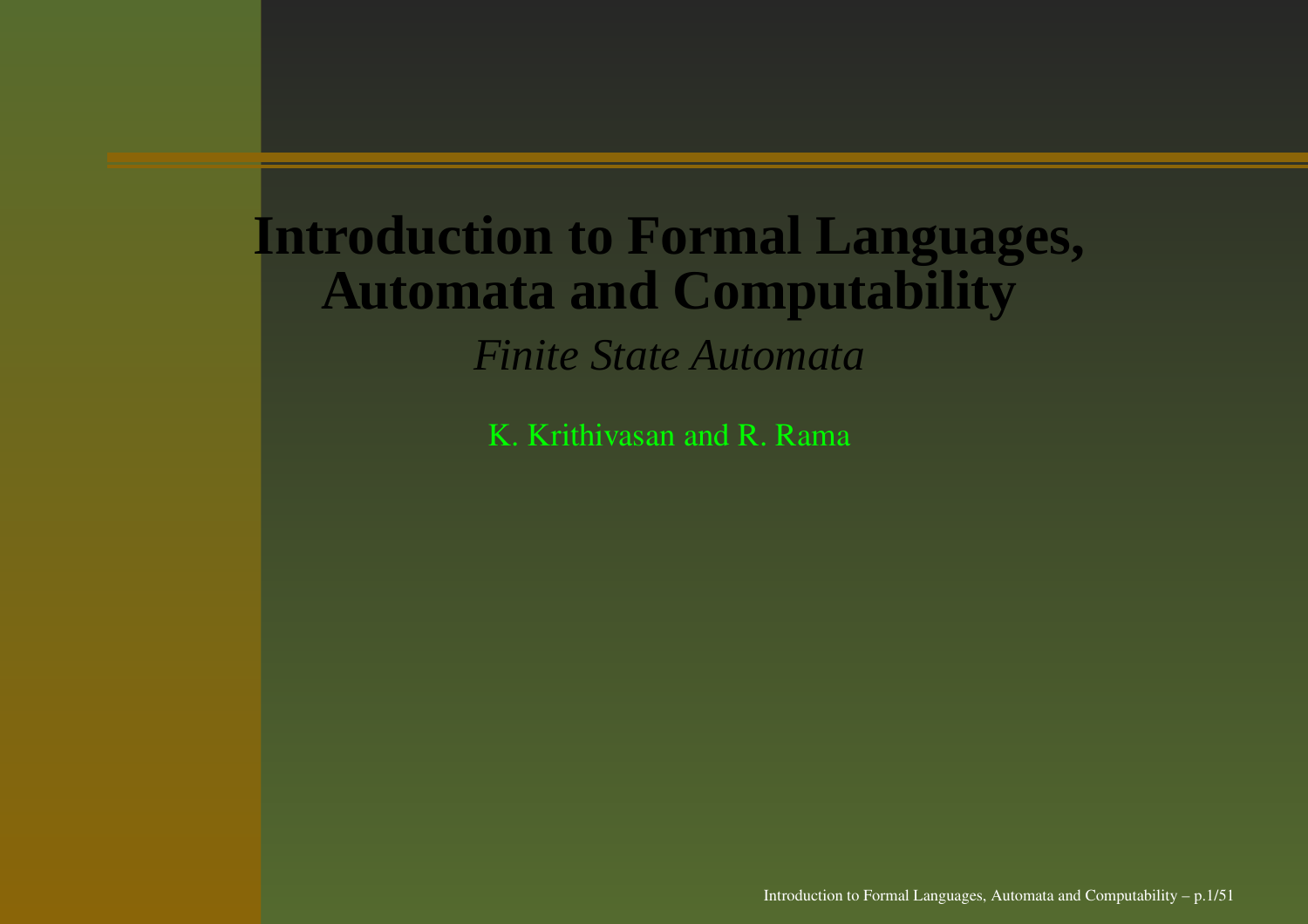## **Introduction**

As another example consider <sup>a</sup> binary serial adder. At any time it gets two binary inputs  $x_1$  and  $x_2$ . The adder can be in any one of the states 'carry' or 'no carry'. The four possibilities for the inputs  $x_1x_2$  are 00, 01, 10, 11. Initially the adder is in the 'no carry' state. The working of the serial adder can be represented by the following diagram.

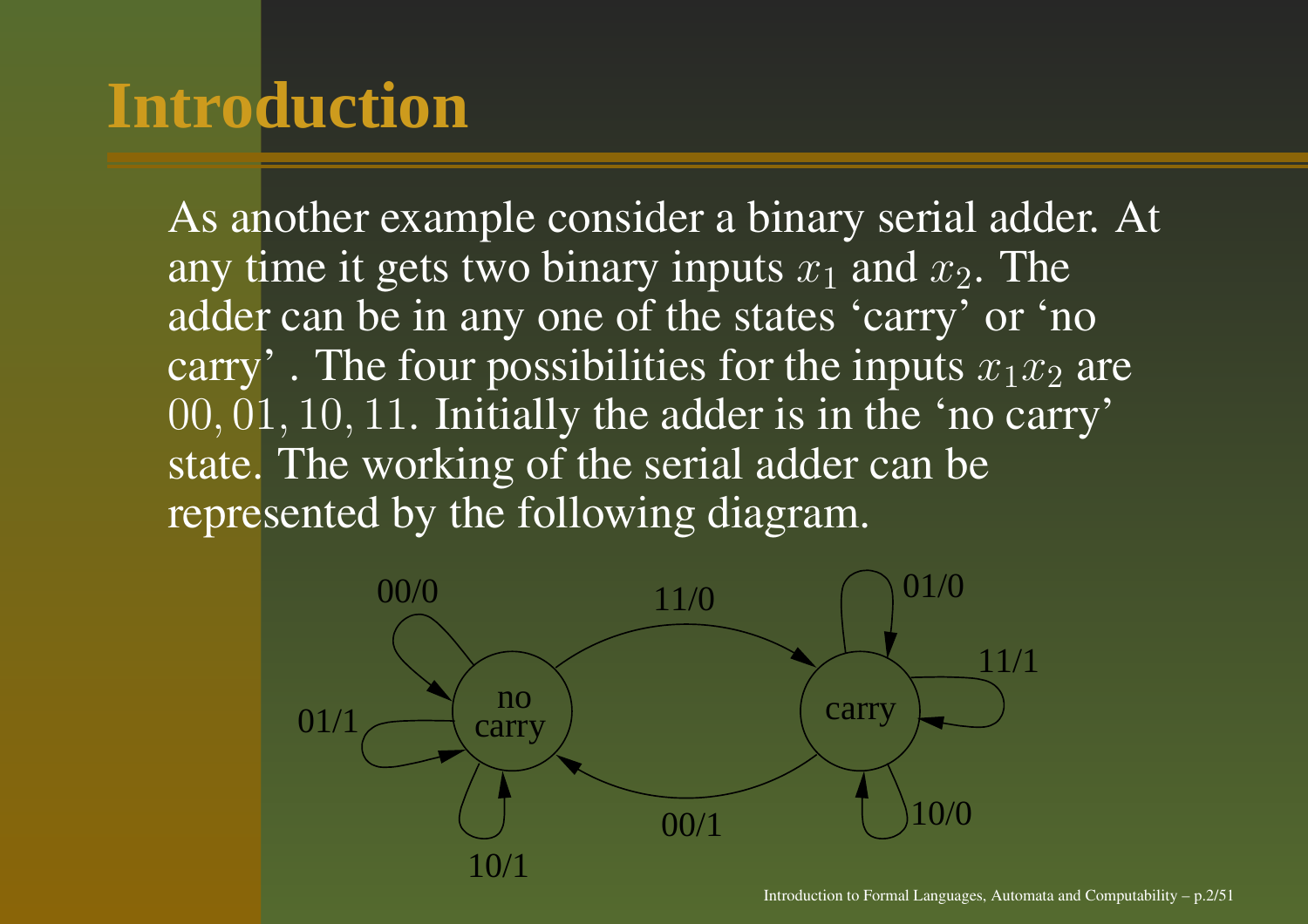$p \rightarrow x$ ,  $x_2/x_2$  q  $1^{\prime\prime}2^{\prime\prime}$ **2** denotes that when the adder is in state  $p$  and gets input  $x_1x_2,$  it goes to state  $q$  and outputs  $x_3$ . The input and output on a transition from p to q is denoted by i/o. It can be seen that suppose the two binary numbers to be added are 100101 and 100111.

|  |  | Time 6 5 4 3 2 1<br>1 0 0 1 0 1<br>1 0 0 1 1 1 |
|--|--|------------------------------------------------|

The input at time  $t = 1$  is 11 and the output is 0 and the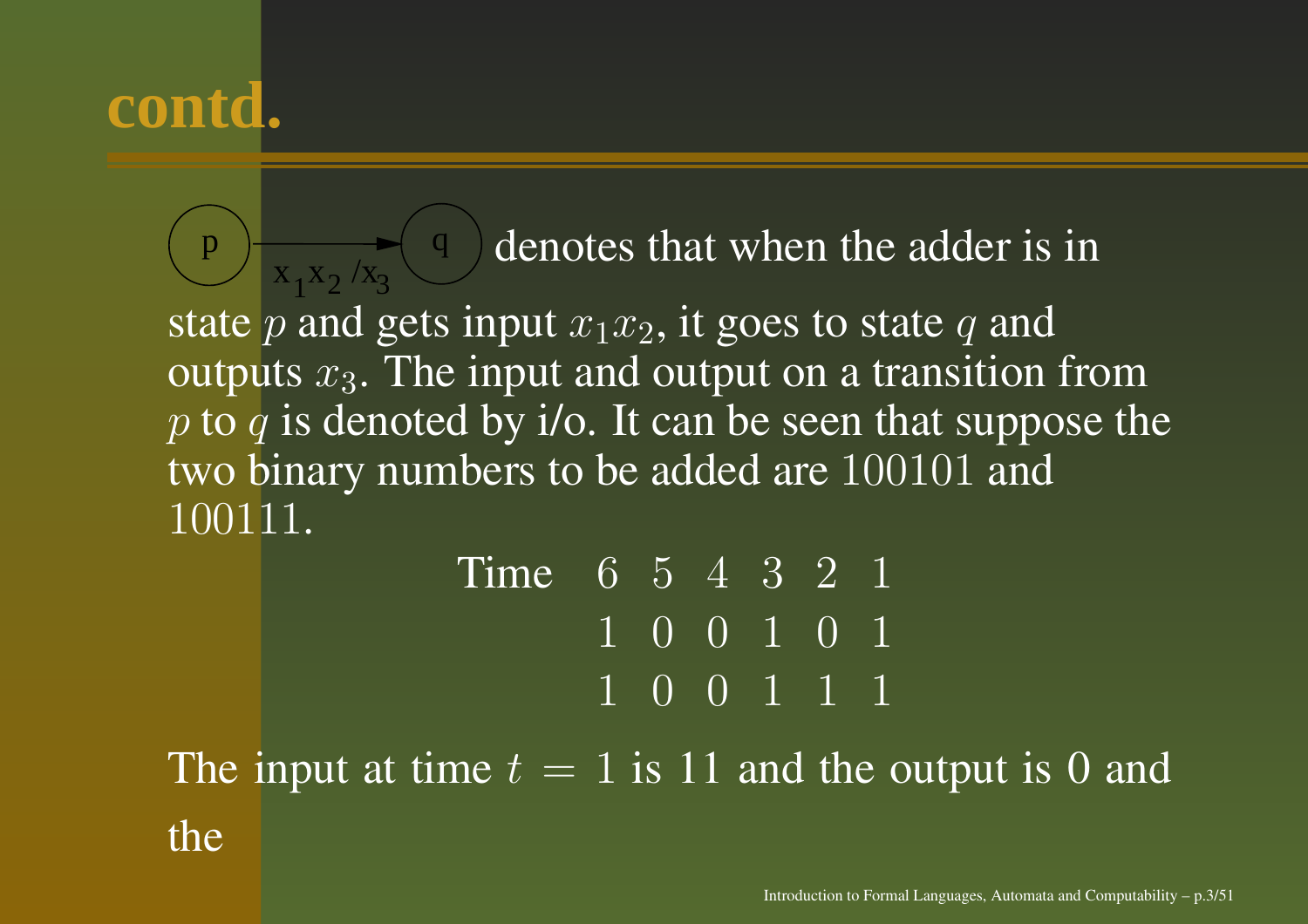machine goes to 'carry' state. The output is 0. Here at time  $t=2$ , the input is 01; the output is 0 and the machine remains in 'carry' state. At time  $t=3,$  it gets  $11$  and output  $1$  and remains in 'carry' state. At time  $t = 4$ , the input is 00; the machine outputs 1 and goes to 'no carry' state. At time  $t = 5$ , the input is 00; the output is 0 and the machine remains in 'no carry' state. At time  $t=6$ , the input is 11; the machine outputs 0 and goes to 'carry' state. The input stops here. At time  $t = 7$ , no input is there (and this is taken as 00) and the output is 1.

It should be noted that at time  $t=1,3,6$  input is 11, but the output is 0 at  $t = 1, 6$  and is 1 at time  $t = 3$ . At time  $t = 4, 5$ , the input is 00, but the output is 1 at time  $t=4$  and 0 at  $t=5.$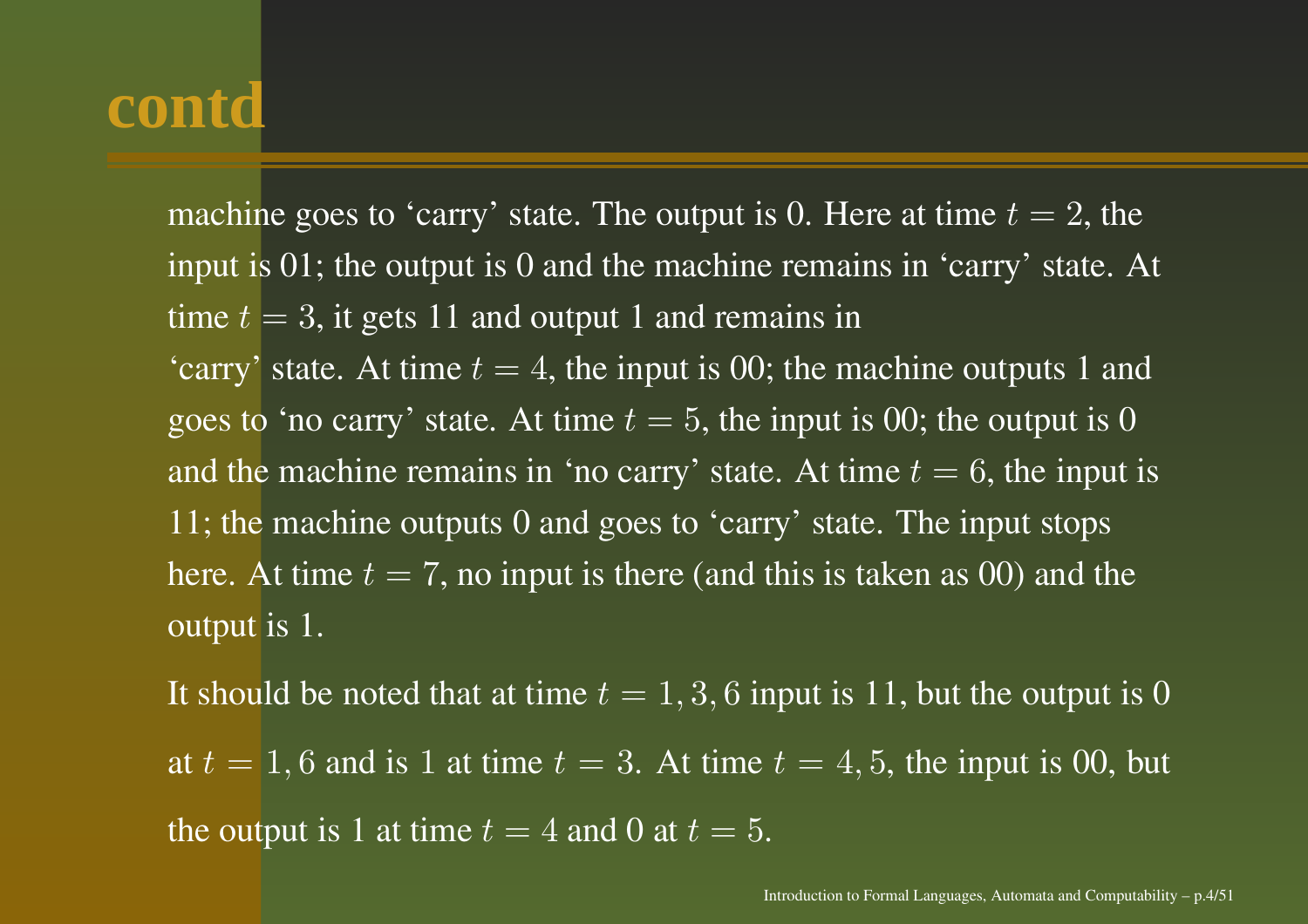So it is seen that the output depends both on the input and the state. The diagrams we have seen are called state diagrams.

The above diagram indicates that in state  $q$  when the machine gets input  $i,$  it goes to state  $p$  and outputs 0. Let us consider one more example of <sup>a</sup> state diagram given in

q  $\rangle$  p  $i/\alpha$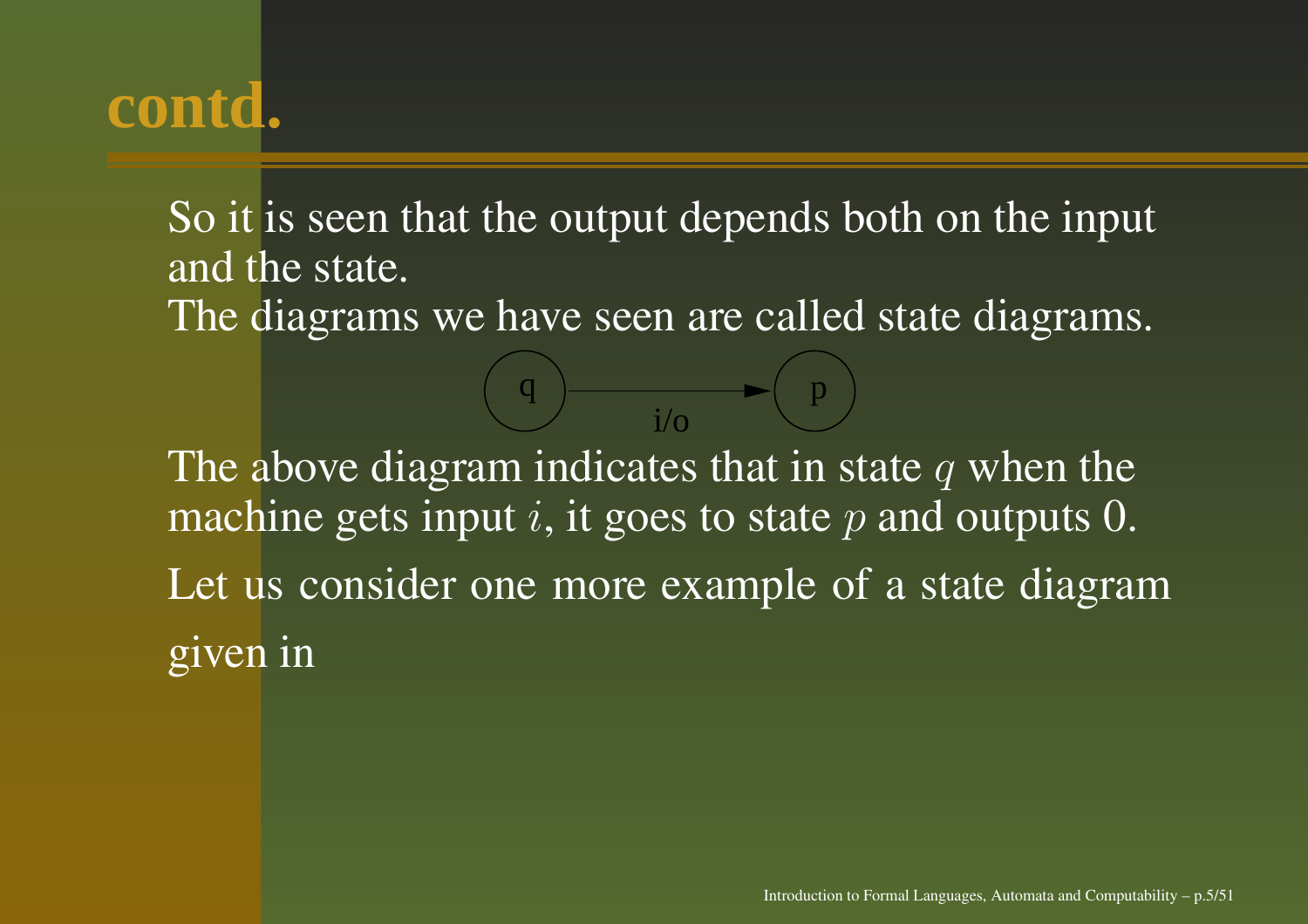

The input and output alphabet are  $\{0,1\}.$  For the input 011010011, the output is 00110100 and machine is in state  $q_1$ . It can be seen that the first is 0 and afterwards, the output is the symbol read at the previous instant. It can also be noted that the machine goes to  $q_1$  after reading a 1 and goes to  $q_0$  after reading <sup>a</sup> 0.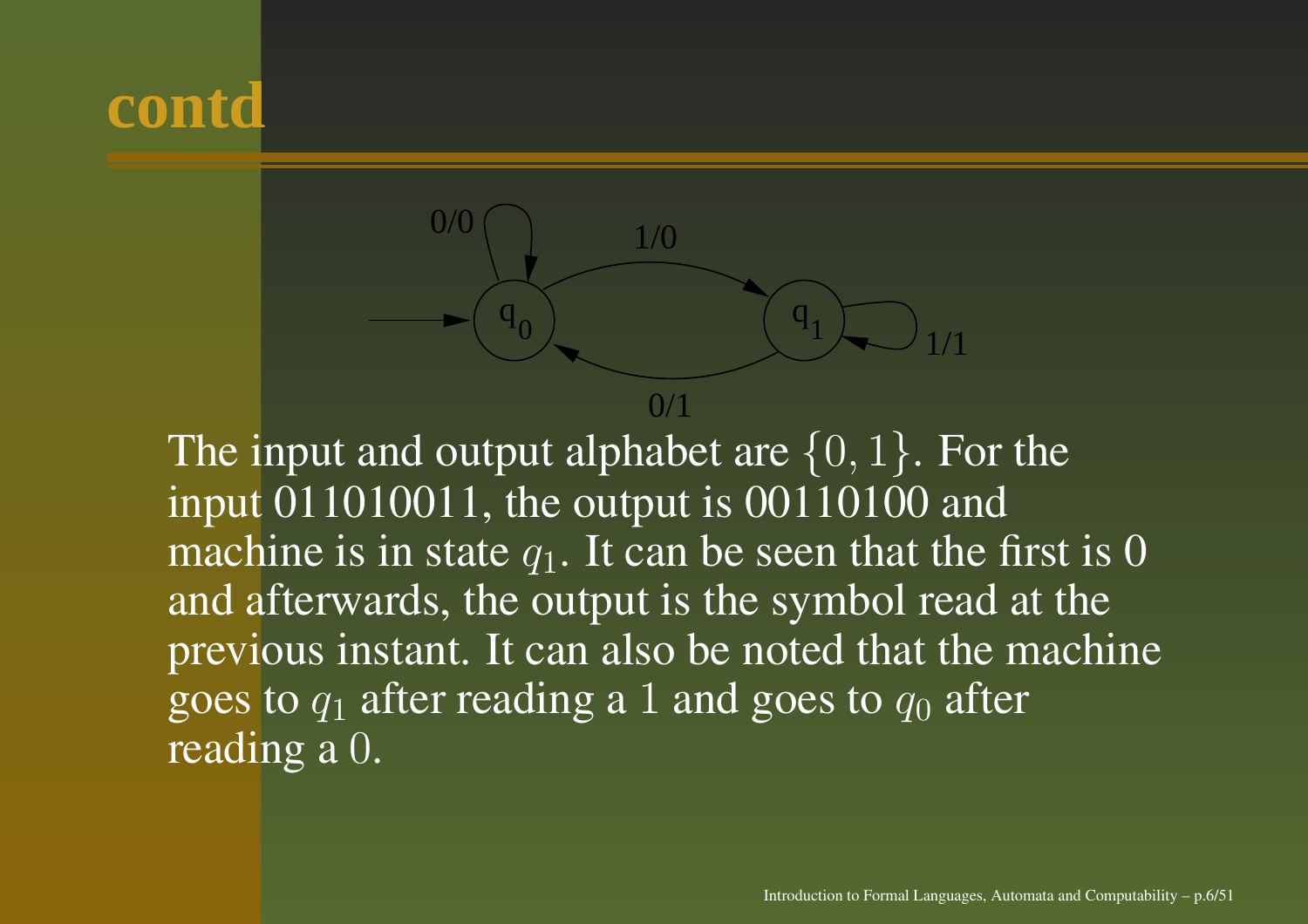It should also be noted that when it goes from state  $q_0$ it outputs a  $0$  and when it goes from state  $q_1$ , it outputs <sup>a</sup> 1. This machine is called <sup>a</sup> one moment delay machine.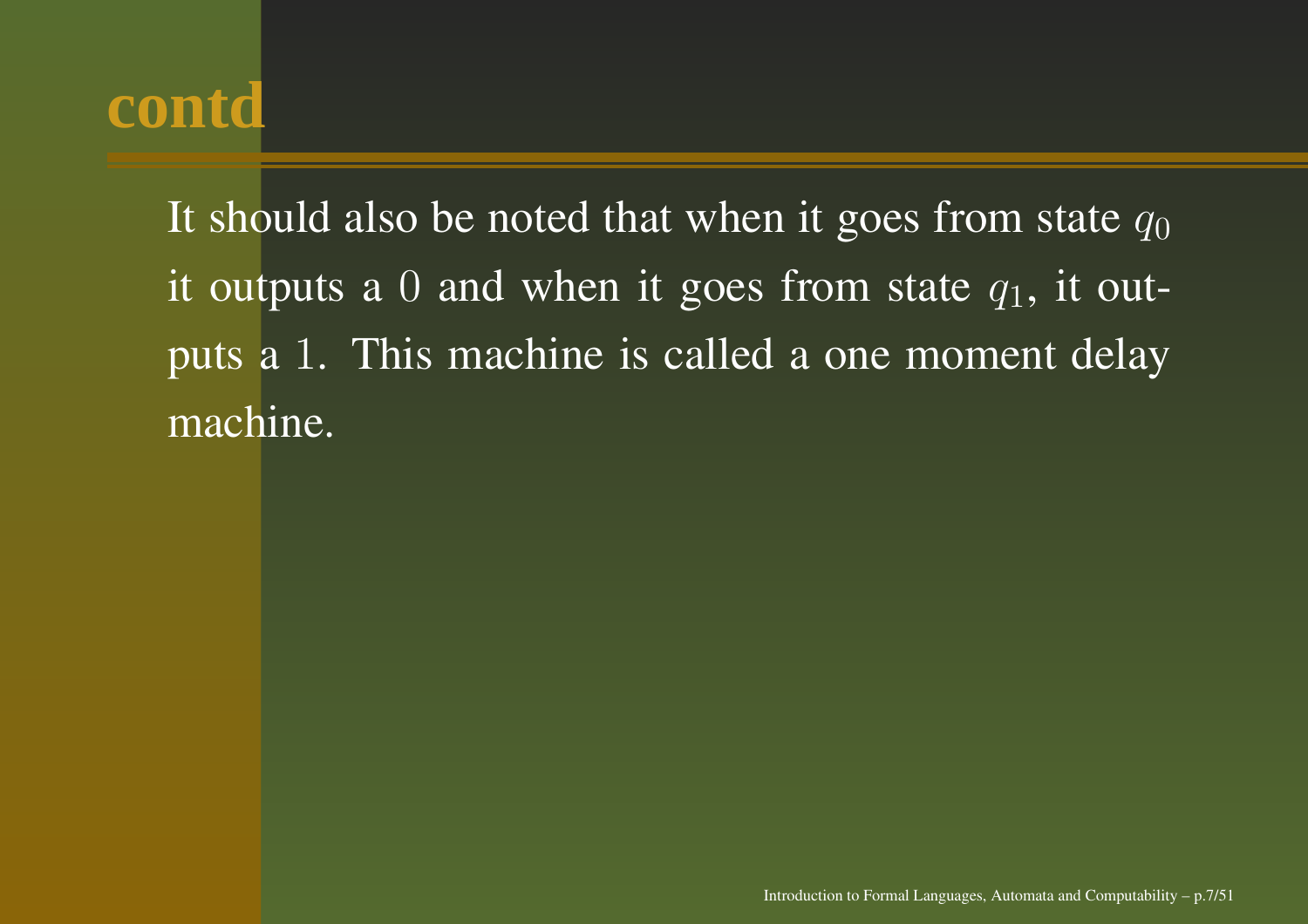## **Deterministic Finite State Automaton**

#### Definition A Deterministic Finite State Automaton (DFSA) is <sup>a</sup> 5-tuple  $M = (K,\Sigma,\delta,q_0,F)$  where

- K is <sup>a</sup> finite set of states
- $\Sigma$  is a finite set of input symbols
- $\blacksquare$   $q_0$  in K is the start state or initial state
- $F \subseteq K$  is set of final states
- $\delta$ , the transition function is a mapping from  $K \times \Sigma \to K$  .

 $\delta(q, a) = p$  means, if the automaton is in state q and reading a symbol  $a$ , it goes to state  $p$  in the next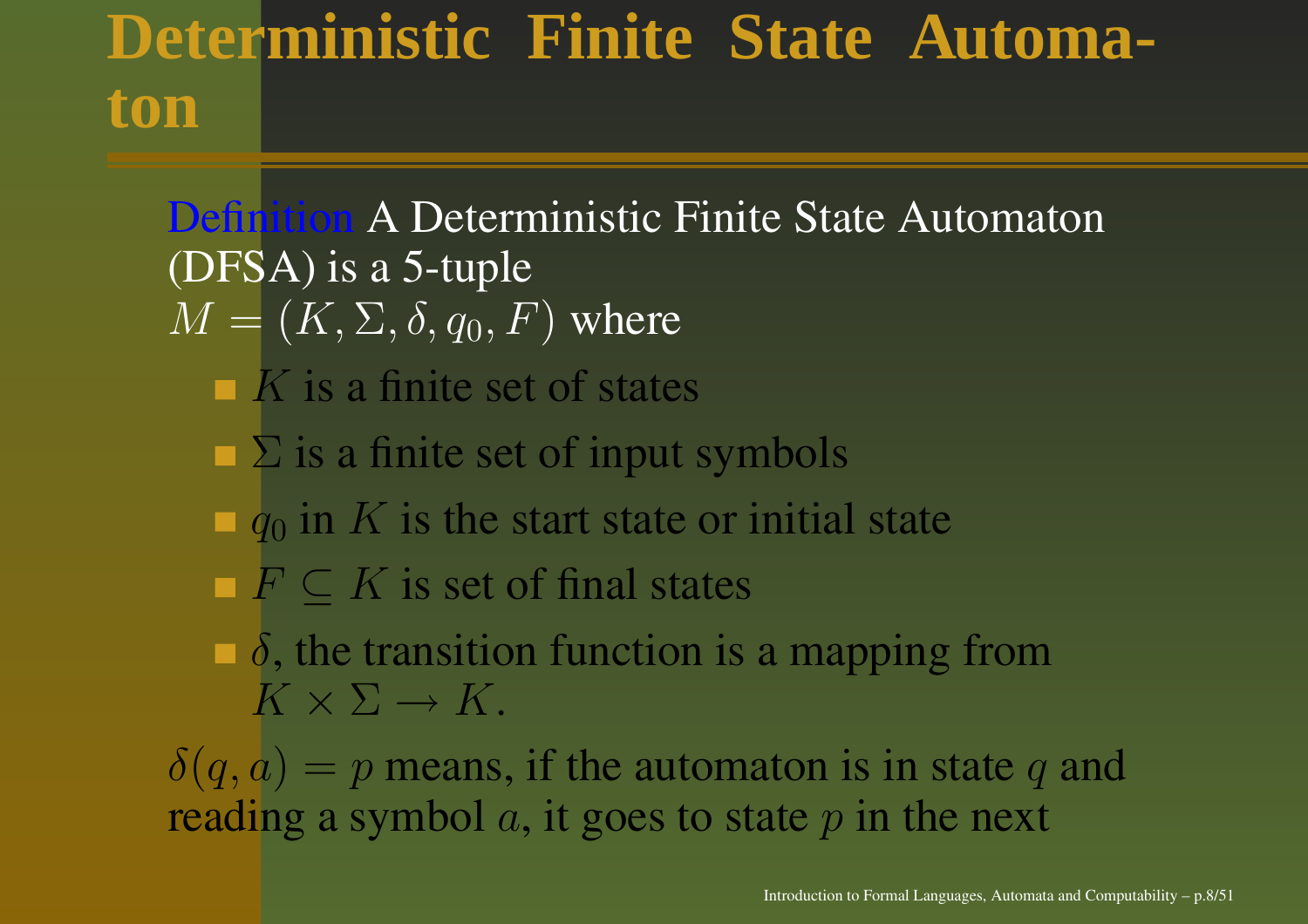instant, moving the pointer one cell to the right. ˆ $\hat{\delta}$  is an extension of  $\delta$  and  $\hat{\delta}$  $\delta:K\times\Sigma^*\to K$  as follows: ˆ $\delta(q,\epsilon) = q$  for all  $q$  in  $K$ ˆ $\hat{\delta}(q,xa) = \delta(\hat{\delta}% _{q-1}) \delta(\hat{\delta}_{q-1}) \label{delta_q_z}$  $\delta(q, x), a) \quad \ x \in \Sigma^*, \, q \in K, \, a \in \Sigma.$ Since ˆ $\delta(q,a) = \delta(q,a)$ , without any confusion we can use  $\delta$  for  $\delta$  also. The language accepted by the ˆautomaton is defined as  $T(M) = \{w/w \in T^*, \delta(q_0, w) \in F\}.$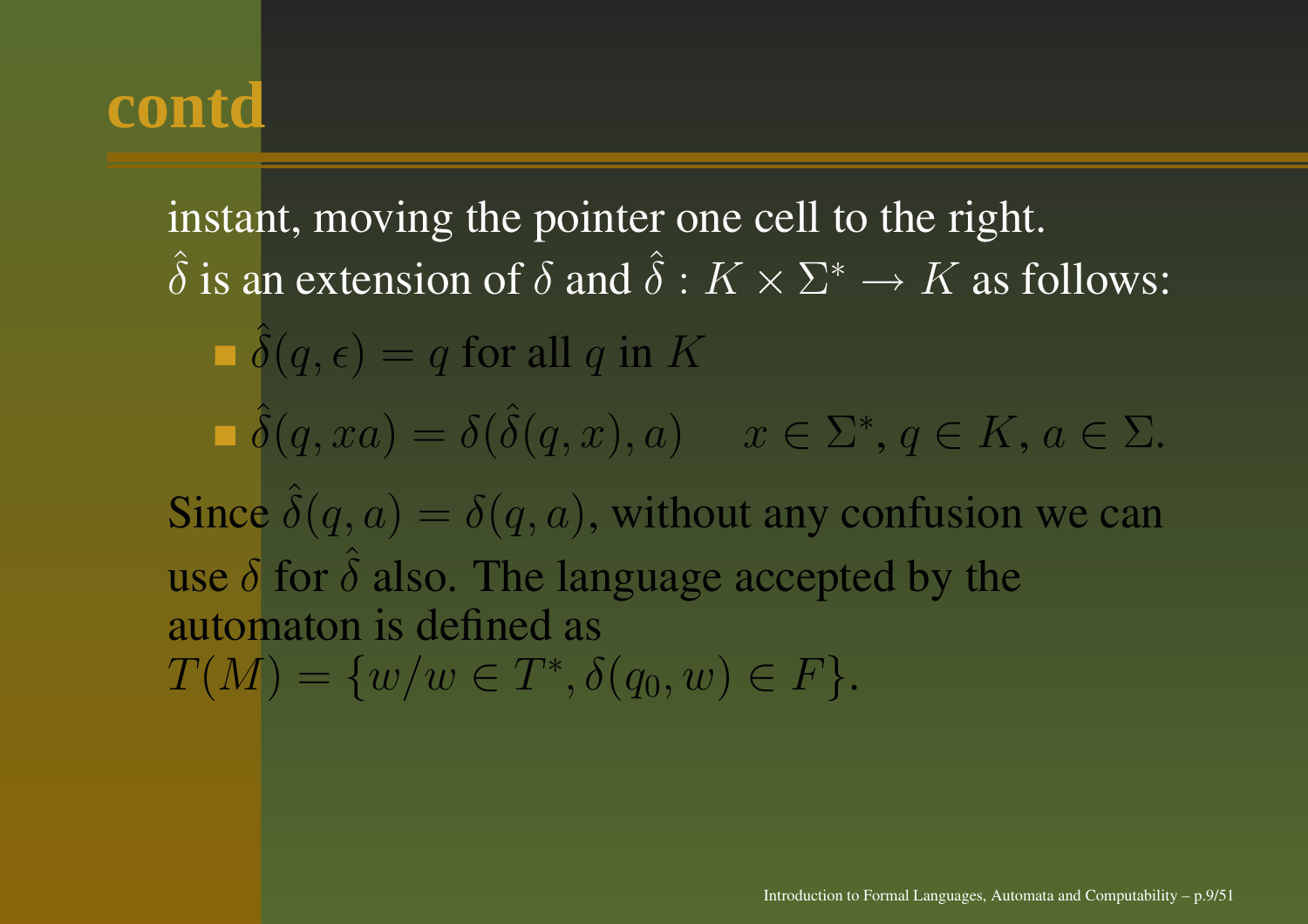Example Let a DFSA have state set  $\{q_0, q_1, q_2, D\}$ ;  $q_0$ is the initial state;  $q_2$  is the only final state. The state diagram of the DFSA is given in the following figure.

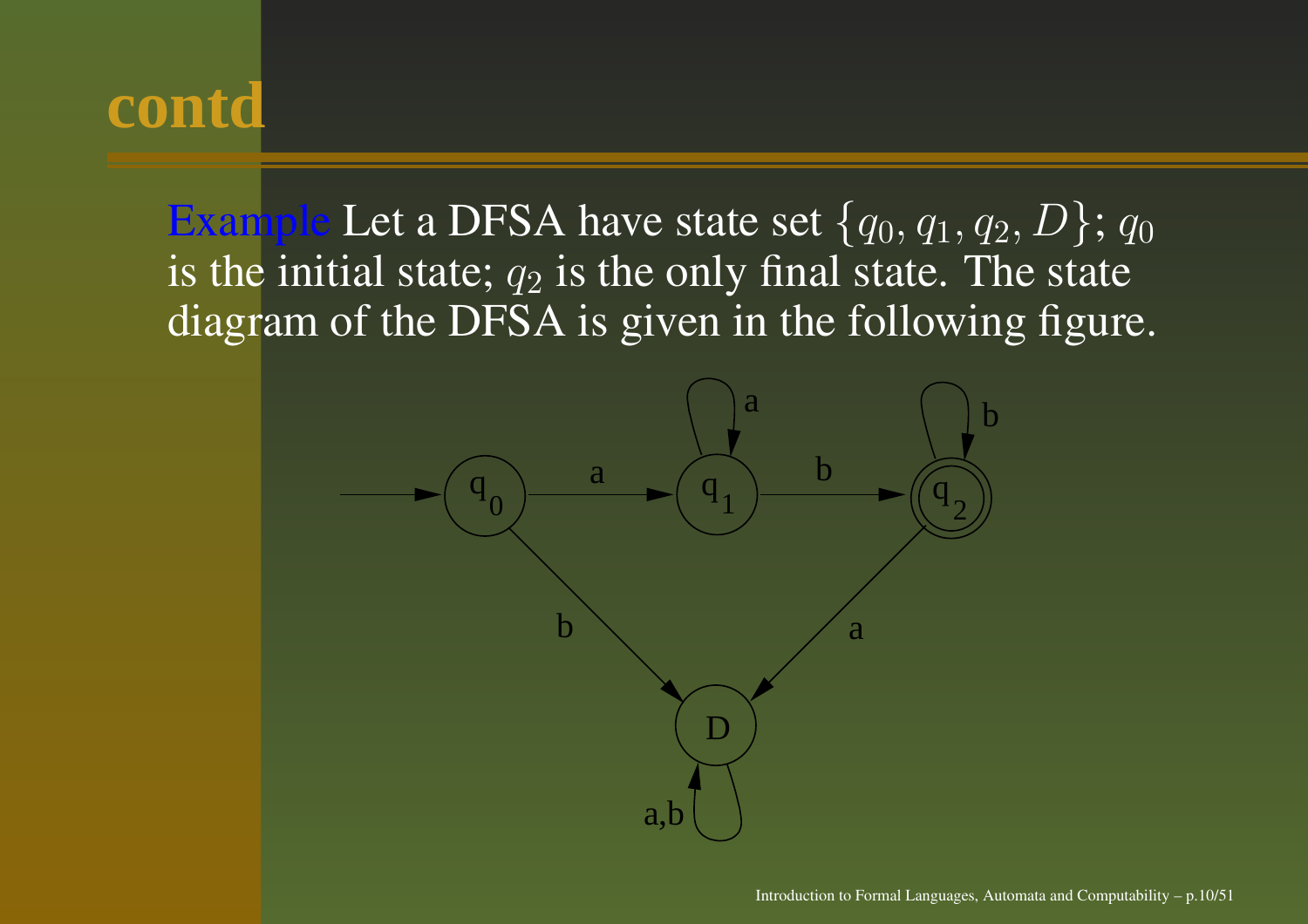

| $\overline{a}\; \overline{a}\; \overline{a}\; \overline{b}$                         |
|-------------------------------------------------------------------------------------|
| $\uparrow$                                                                          |
| $\overline{q_{0}}$                                                                  |
| $a\ a\ a\ b$                                                                        |
| $\uparrow$                                                                          |
| $q_{1}^{-}$                                                                         |
| $\overline{a}\ \overline{a}\ \overline{a}\ \overline{b}$                            |
| $\uparrow$                                                                          |
| $\overline{q_{1}}$                                                                  |
| $\overline{a}\ \overline{a}\ \overline{b}$<br>$\overline{a}_{\scriptscriptstyle -}$ |
| $\uparrow$                                                                          |
| $\overline{q_{1}}$                                                                  |
| $a\ \overline{a\ a\ b}$                                                             |
| ↑                                                                                   |
| $q_{\mathrm 2}$                                                                     |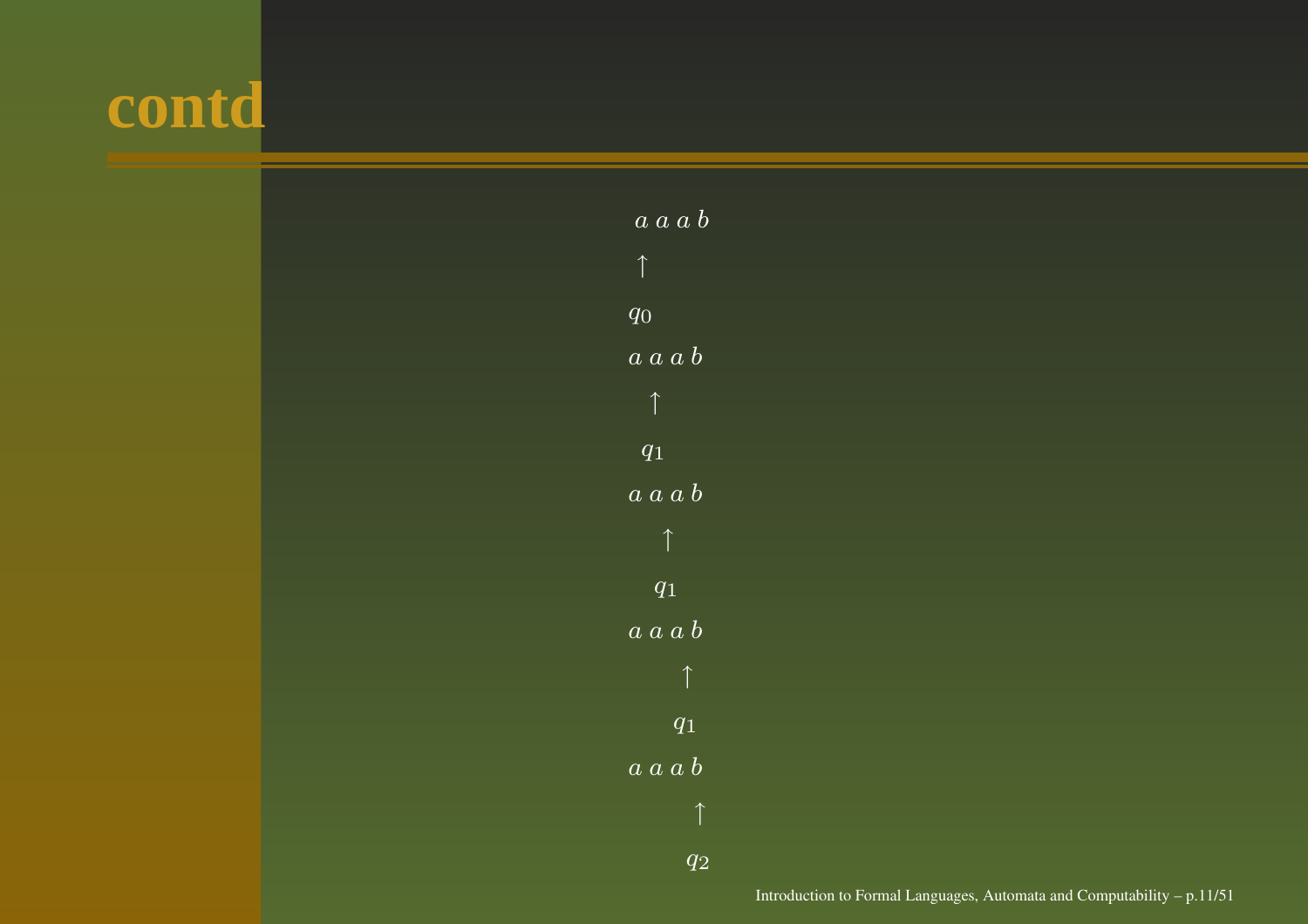After reading  $aaabb,$  the automaton reaches a final state. It is easy to see that

$$
T(M) = \{a^n b^m / n, m \ge 1\}
$$

There is a reason for naming the fourth state as  $D$ . Once the control goes to  $D,$  it cannot accept the string, as from  $D$  the automaton cannot go to a final state. On further reading any symbol the state remains as  $D.$ Such <sup>a</sup> state is called <sup>a</sup> dead state or <sup>a</sup> sink state.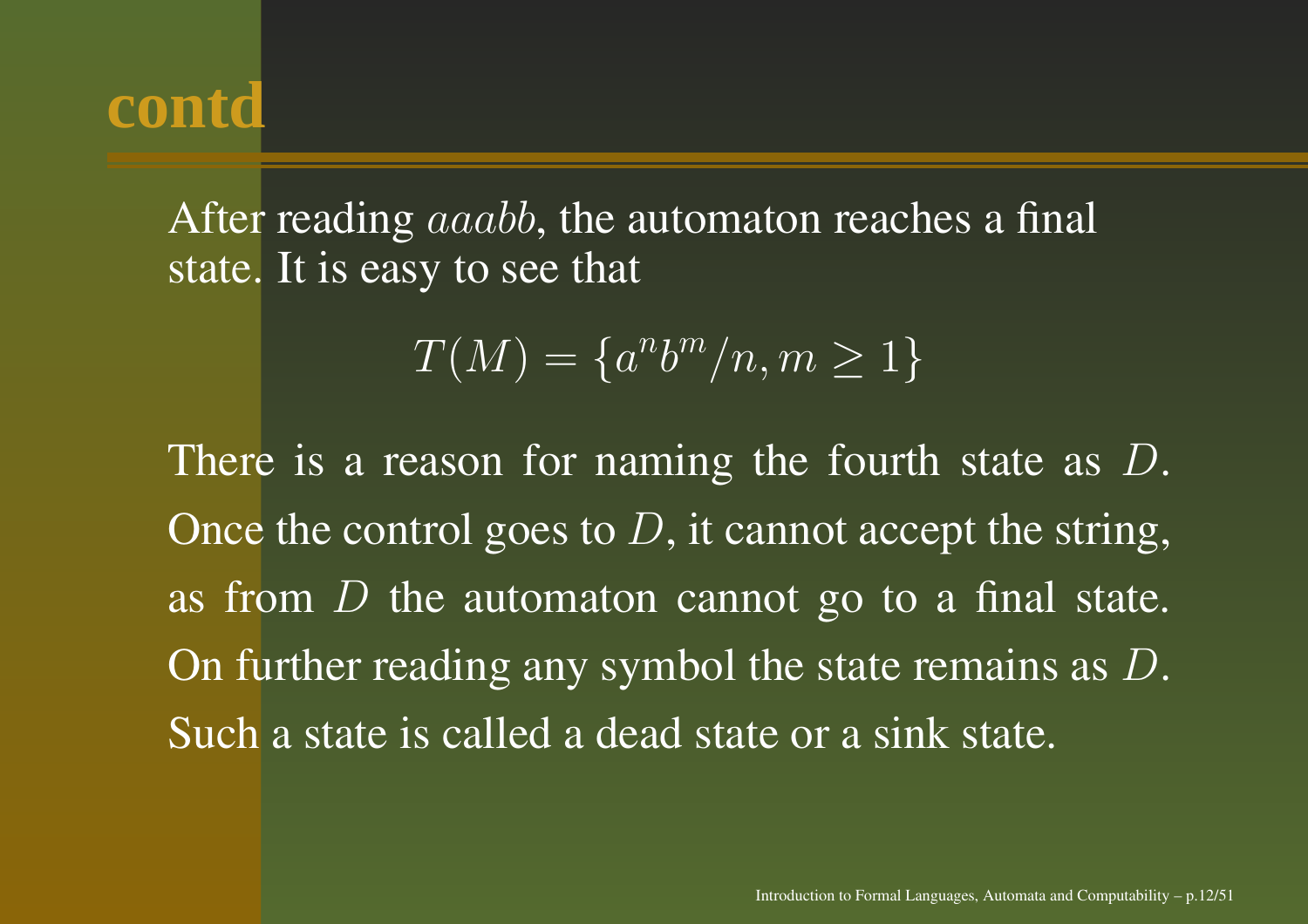## **Nondeterministic Finite State Automaton**

Consider the following state diagram of a nondeterministic FSA.



On a string  $aaabb$  the transition can be looked at as follows.

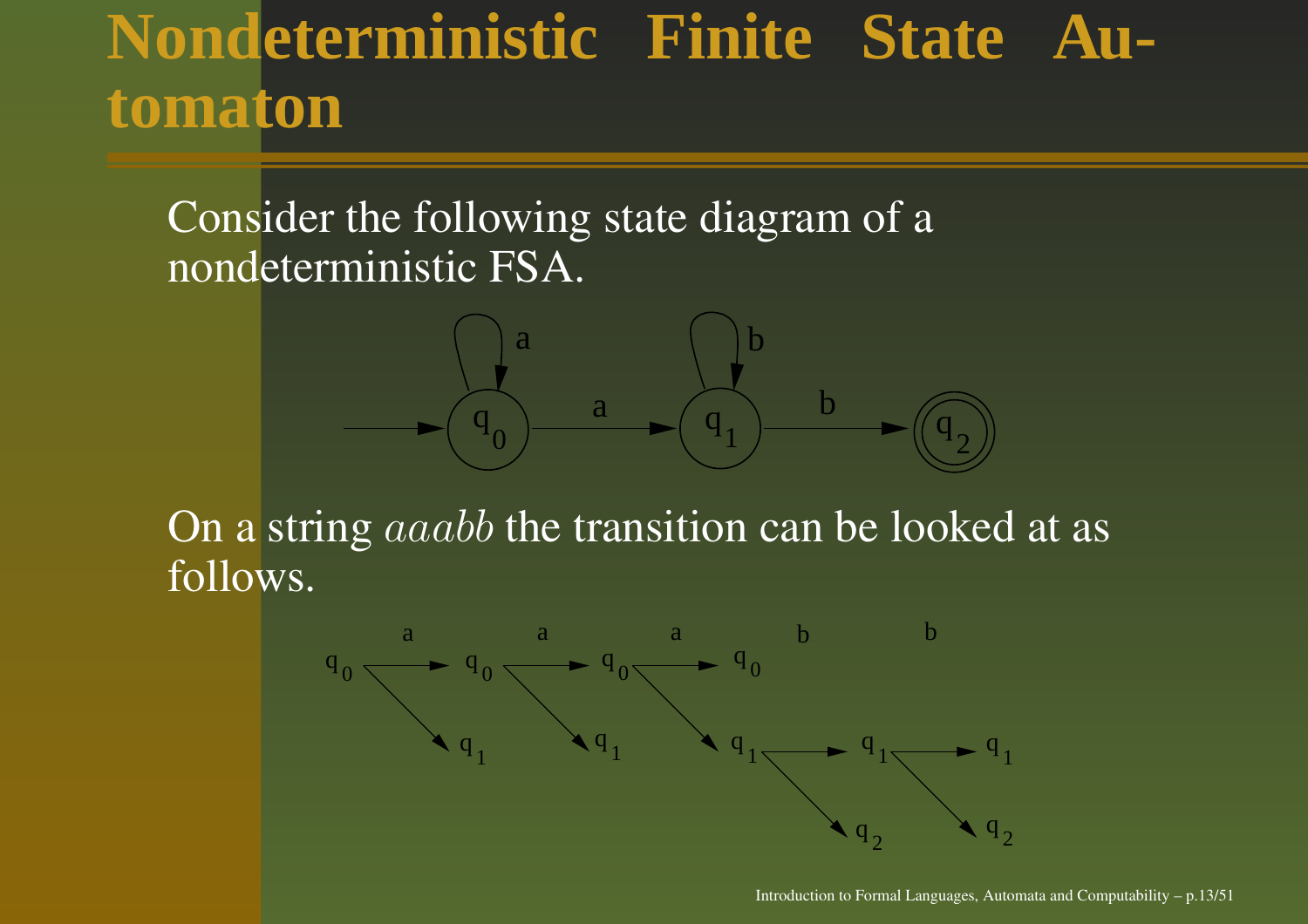Definition A Nondeterministic Finite State Automaton (NFSA) is a 5-tuple  $M=(K,\Sigma,\delta,q_o,F)$ where  $K, \Sigma, \delta, q_0, F$  are as given for DFSA and  $\delta$ , the transition function is a mapping from  $K\times \Sigma$  into finite subsets of  $K$ . The mappings are of the form  $\delta(q,a) = \{p_1,\ldots,p_r\}$ which means if the automaton is in state  $q$  and reads ' $a$ ' then it can go to any one of the states  $p_1,\ldots,p_r.$   $\delta$ ˆ

is extended as  $\delta$  to  $K \times \Sigma^*$  as follows:

> ˆ $\delta(q,\epsilon) = \{q\}$  for all  $q$  in  $K.$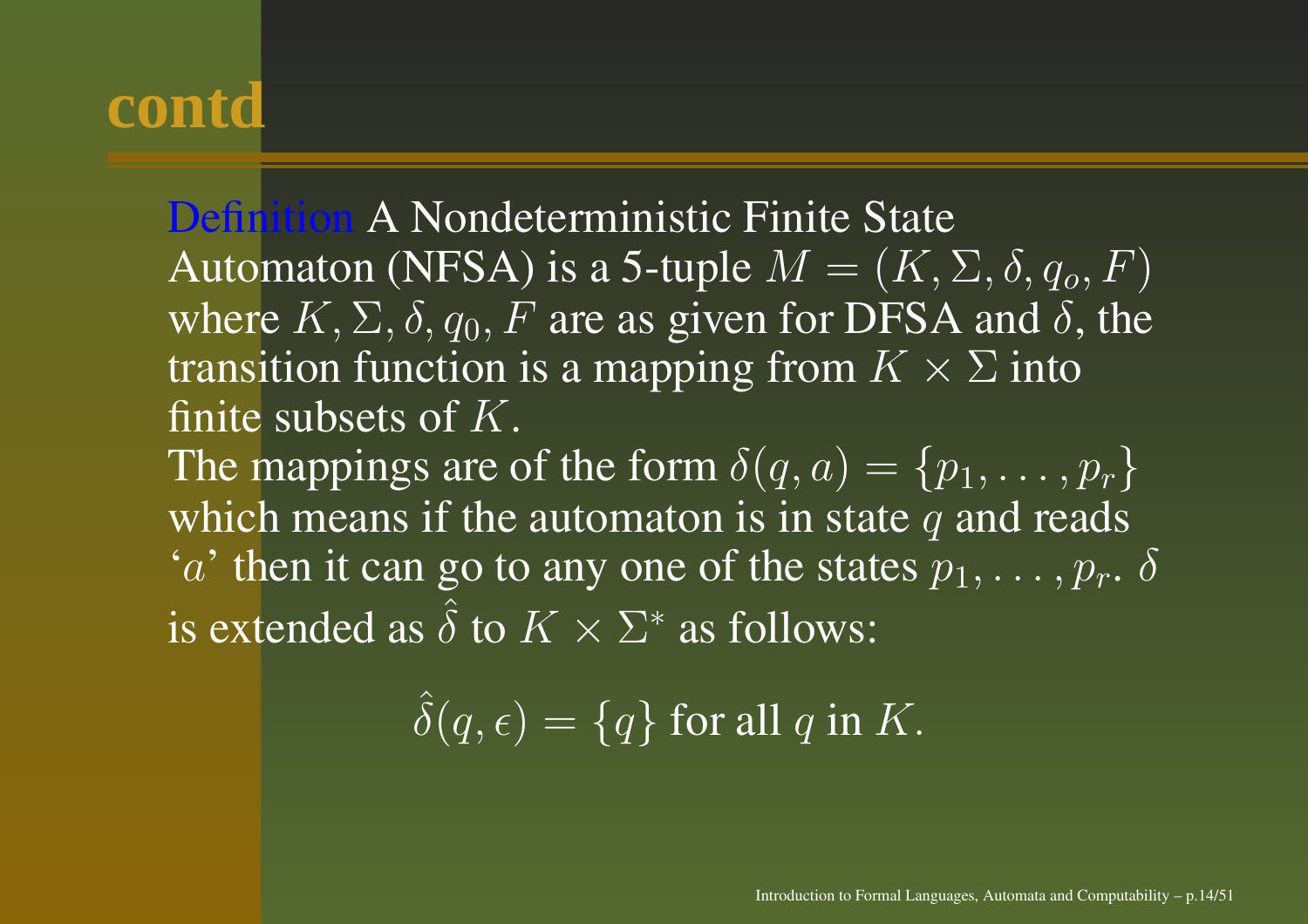

#### If  $P$  is a subset of  $K$

$$
\delta(P, a) = \bigcup_{p \in P} \delta(p, a)
$$

$$
\hat{\delta}(q, xa) = \delta(\hat{\delta}(q, x), a)
$$

$$
\hat{\delta}(P, x) = \bigcup_{p \in P} \hat{\delta}(p, x)
$$

Since  $\delta(q,a)$  and  $\hat{\delta}$  $\delta(q,a)$  are equal for  $a\in\Sigma,$  we can use the same symbol  $\delta$  for  $\hat{\delta}$  $\delta$  also. The set of strings accepted by the automaton is denoted by  $T(M)$ . Introduction to Formal Languages, Automata and Computability  $- p.15/51$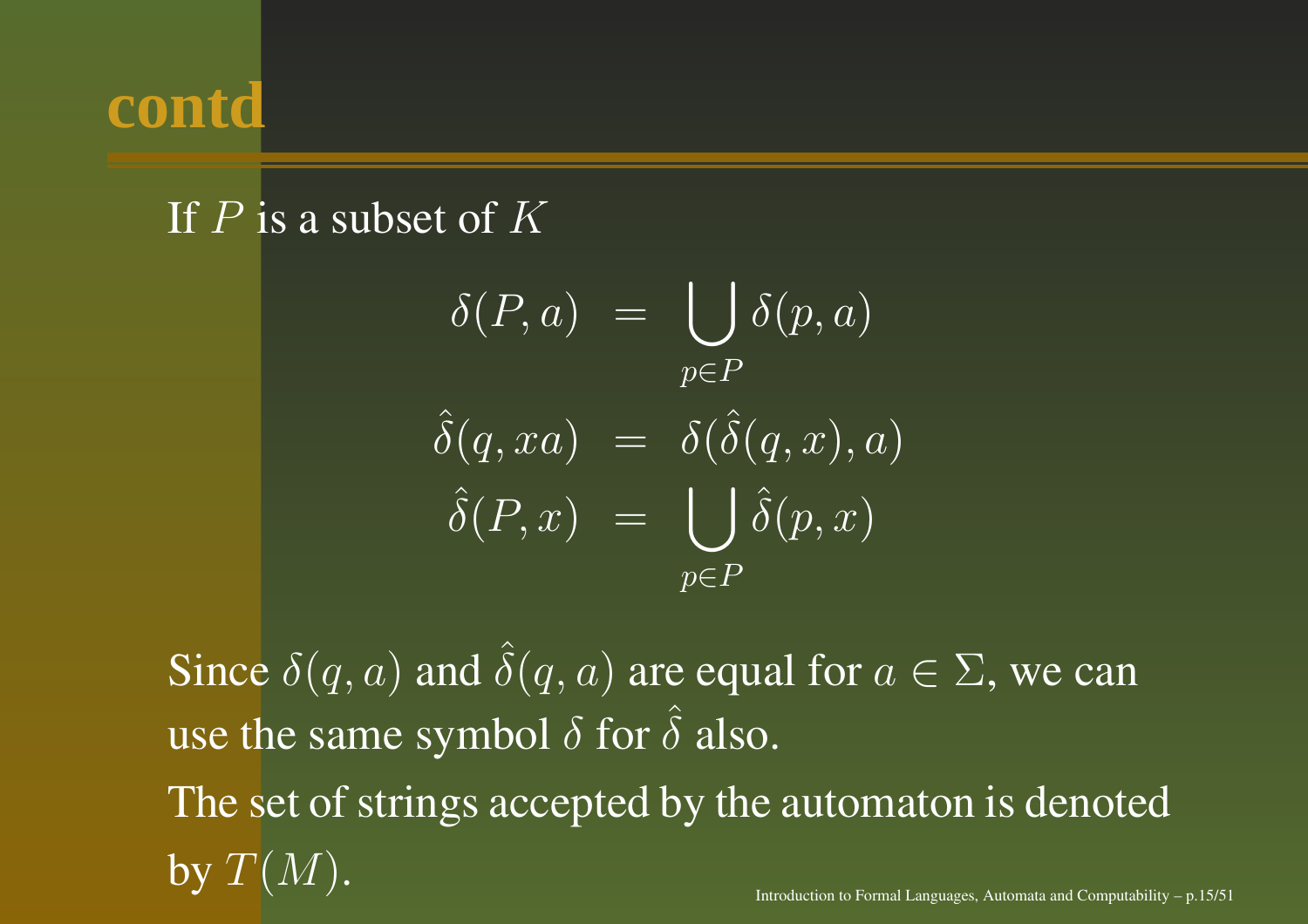$$
T(M) = \{w/w \in T^*, \delta(q_0, w) \text{ contains a state from } F\}
$$

The automaton can be represented by <sup>a</sup> state table also. For example the state diagram given in the figure can be represented as the state table given below

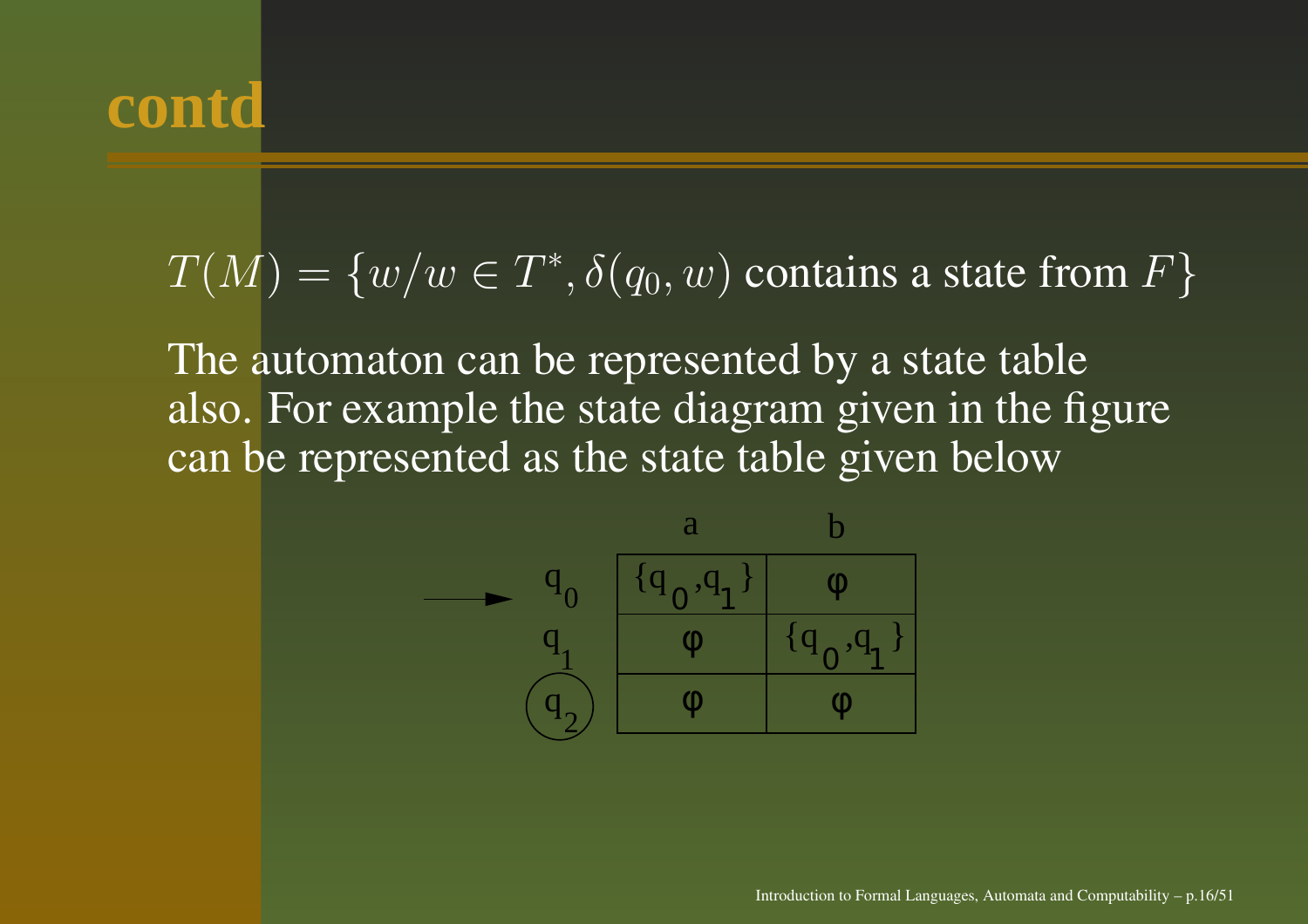Example The state diagram of an NFSA which accepts binary strings which have at least one pair '00' or one pair '11' is

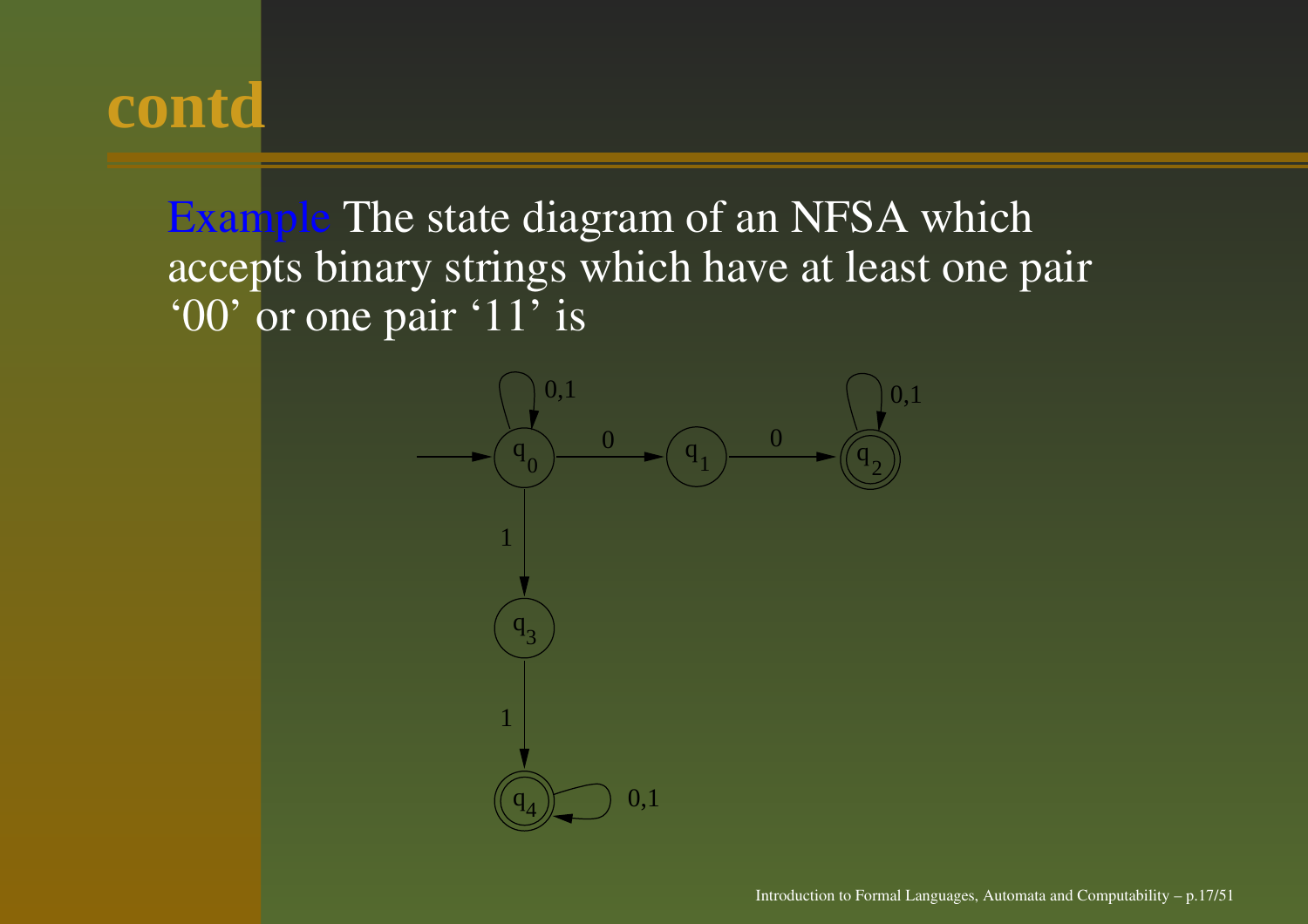Theorem If  $L$  is accepted by a NFSA then  $L$  is accepted by a DFSA. Let  $L$  be accepted by a NFSA  $M = (K,\Sigma,\delta,q_0,F).$  Then we construct a DFSA  $M = (K',\Sigma',\delta',q_0',F')$  as follows:  $K' = \mathbb{P}(K),$ power set of K. Corresponding to each subset of  $K$ , we have a state in  $K'$ .  $q'_0$  corresponds to the subset containing  $q_0$  alone.  $F'$  consists of states corresponding to subsets having at least one state from  $F.$  We define  $\delta'$  as follows:

 $\delta'([\overline{q_1}, \ldots, \overline{q_k}], a) = [r_1, r_2, \ldots, r_s]$  if and only if  $\delta(\overline{\{q_1,\ldots,q_k\}},a) = \overline{\{r_1,r_2,\ldots,r_s\}}.$ We show that  $T(M) = T(M').$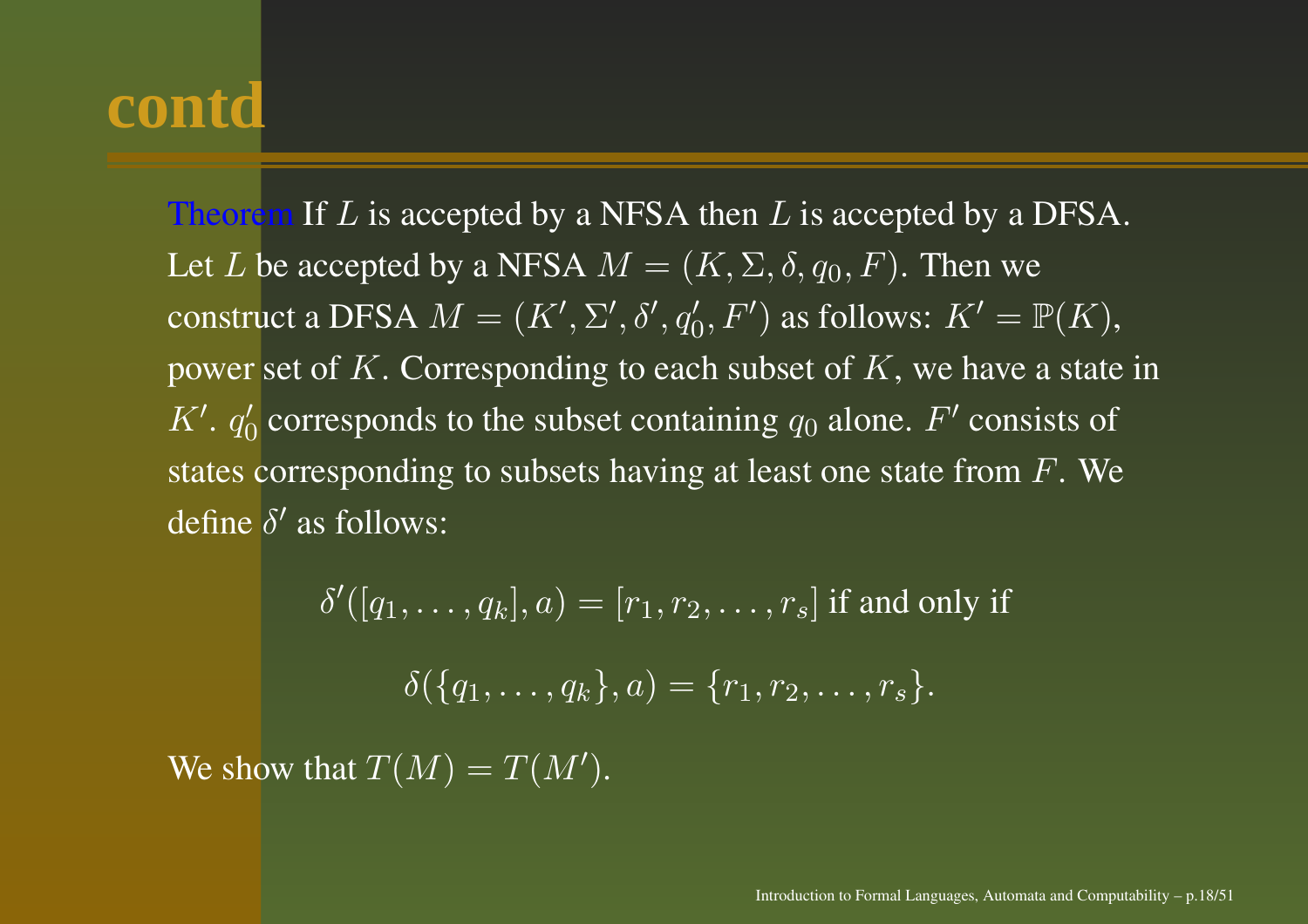We prove this by induction on the length of the string. We show that

$$
\delta'(q'_0, x) = [p_1, \dots, p_r]
$$
  
if and only if  $\delta(q_0, x) = \{p_1, \dots, p_r\}$   
**Basis**

$$
|x| = 0
$$
 i.e.,  $x = \epsilon$   
\n
$$
\delta'(q'_0, \epsilon) = q'_0 = [q_0]
$$
  
\n
$$
\delta(q_0, \epsilon) = \{q_0\}
$$
  
\nInduction

Assume that the result is true for strings  $x$  of length upto m. We have to prove for string of length  $m + 1$ . By induction hypothesis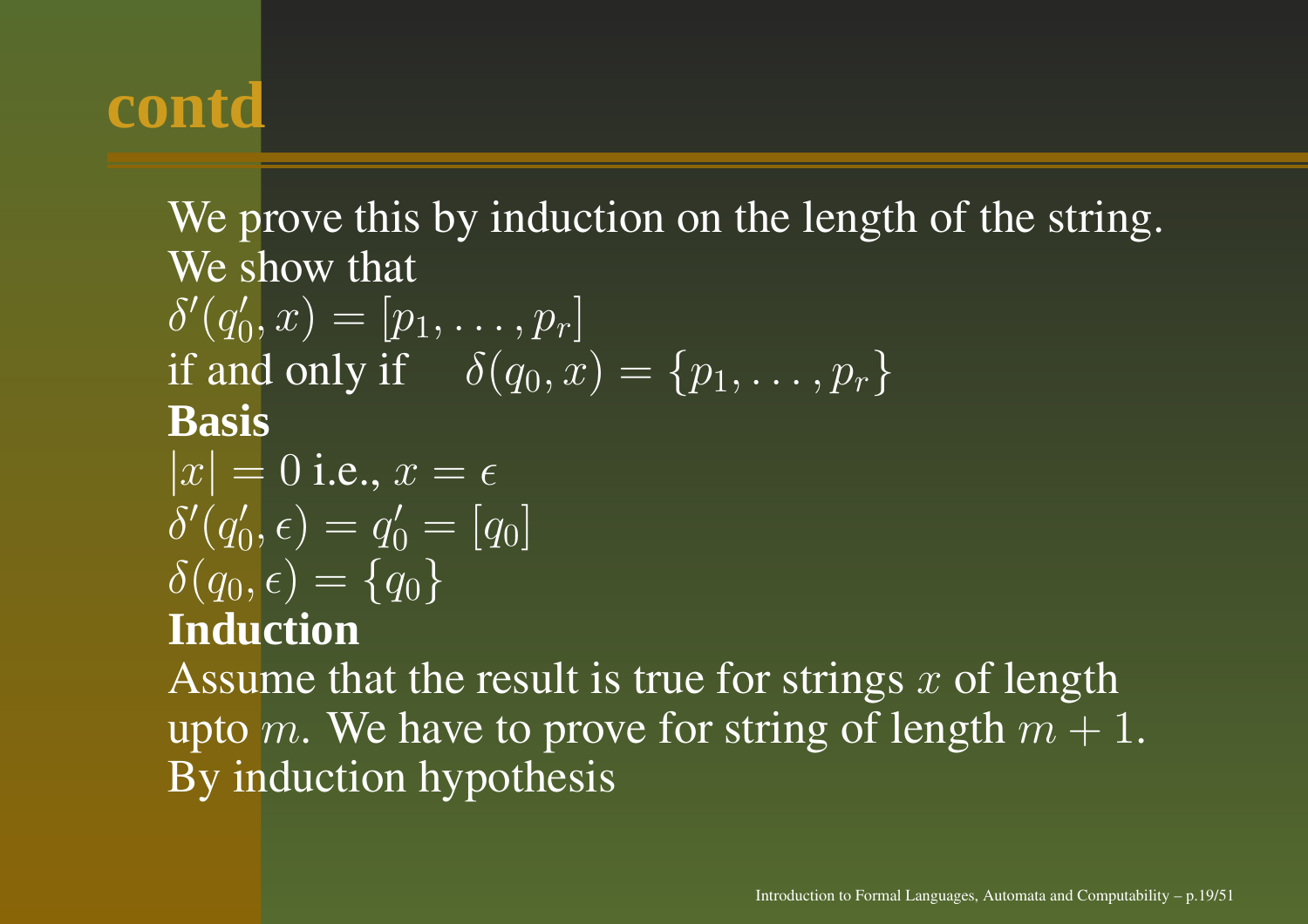$$
\delta'(q'_0, x) = [p_1, \dots, p_r]
$$
  
if and only if  $\delta(q_0, x) = \{p_1, \dots, p_r\}$ .  

$$
\delta'(q'_0, xa) = \delta'([p_1, \dots, p_r], a),
$$

$$
\delta(q_0, xa) = \bigcup_{p \in P} \delta(p, a),
$$
  
where  $P = \{p_1, \dots, p_r\}$ .  
Suppose  $\bigcup_{p \in P} \delta(p, a) = \{s_1, \dots, s_m\}$   

$$
\delta(\{p_1, \dots, p_r\}, a) = \{s_1, \dots, s_m\}.
$$
  
By our construction  

$$
\delta'([p_1, \dots, p_r], a) = [s_1, \dots, s_m]
$$
 and hence  

$$
\delta'(q'_0, xa) = \delta'([p_1, \dots, p_r], a) = [s_1, \dots, s_m].
$$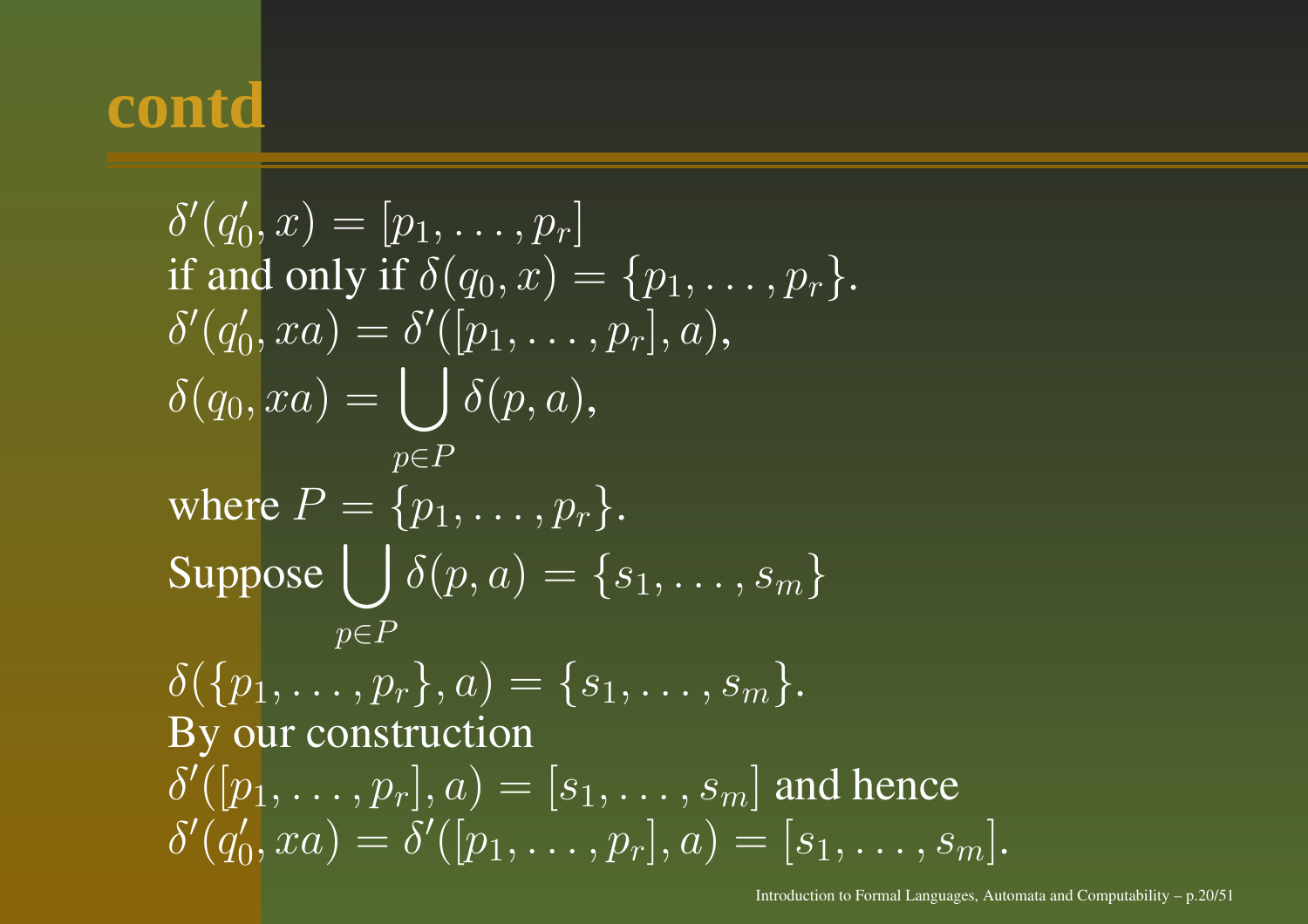In  $M^{\prime}$ , any state representing a subset having a state from  $F$  is in  $F^{\prime}.$ 

So if a string  $w$  is accepted in  $M$ , there is a sequence of states which takes  $M$  to a final state  $f$  and  $M'$  simulating  $M$  will be in a state representing a subset containing f. Thus  $L(M) = L(M')$ .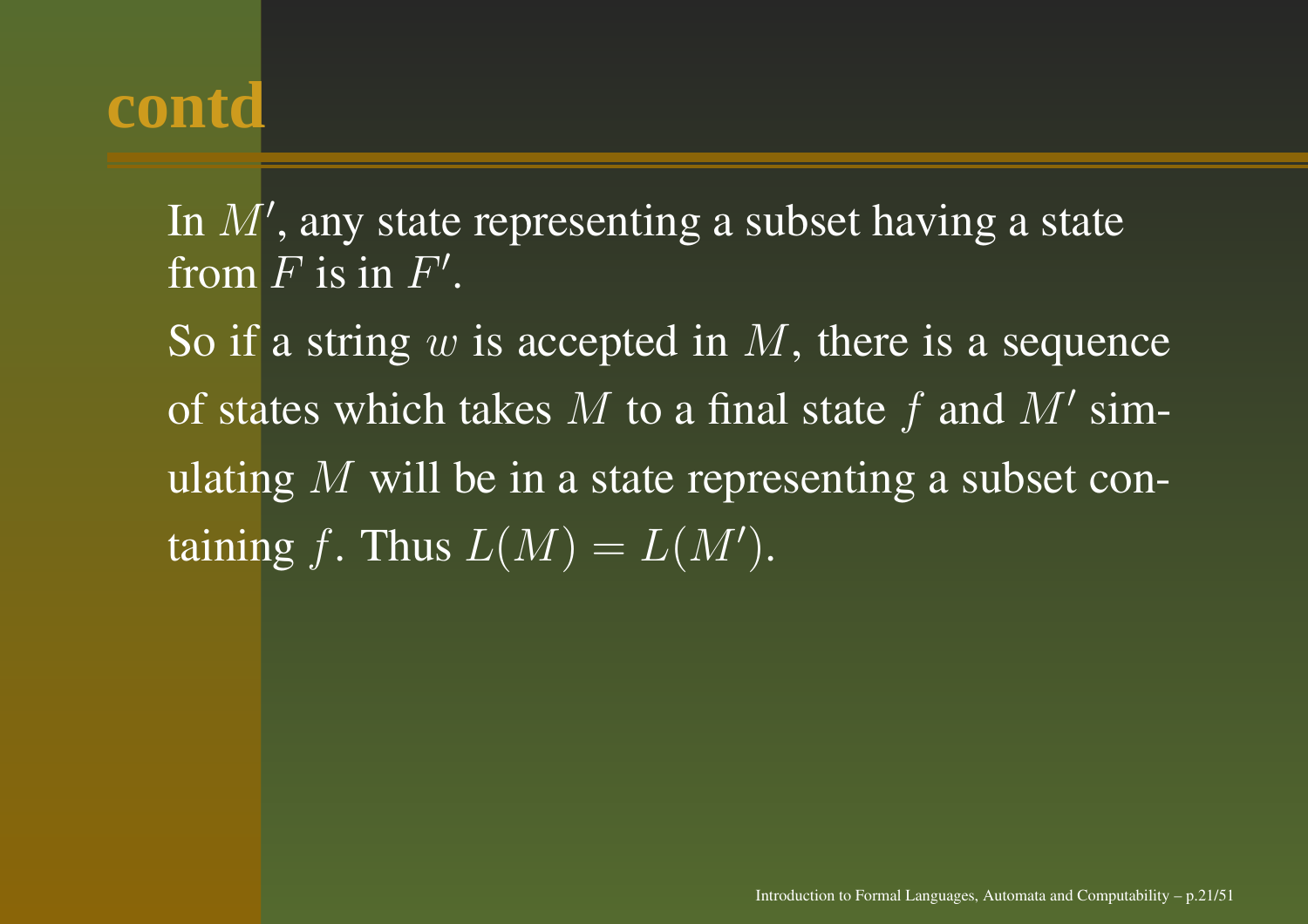Example Let us construct the DFSA for the NFSA given by the table in previous figure. We construct the table for DFSA.



$$
\delta'([q_0, q_1], a) = [\delta(q_0, a) \cup \delta(q_1, a)] \qquad (1)
$$
  
\n
$$
= [\{q_0, q_1\} \cup \phi] \qquad (2)
$$
  
\n
$$
= [q_0, q_1] \qquad (3)
$$
  
\nIntroduction to Formula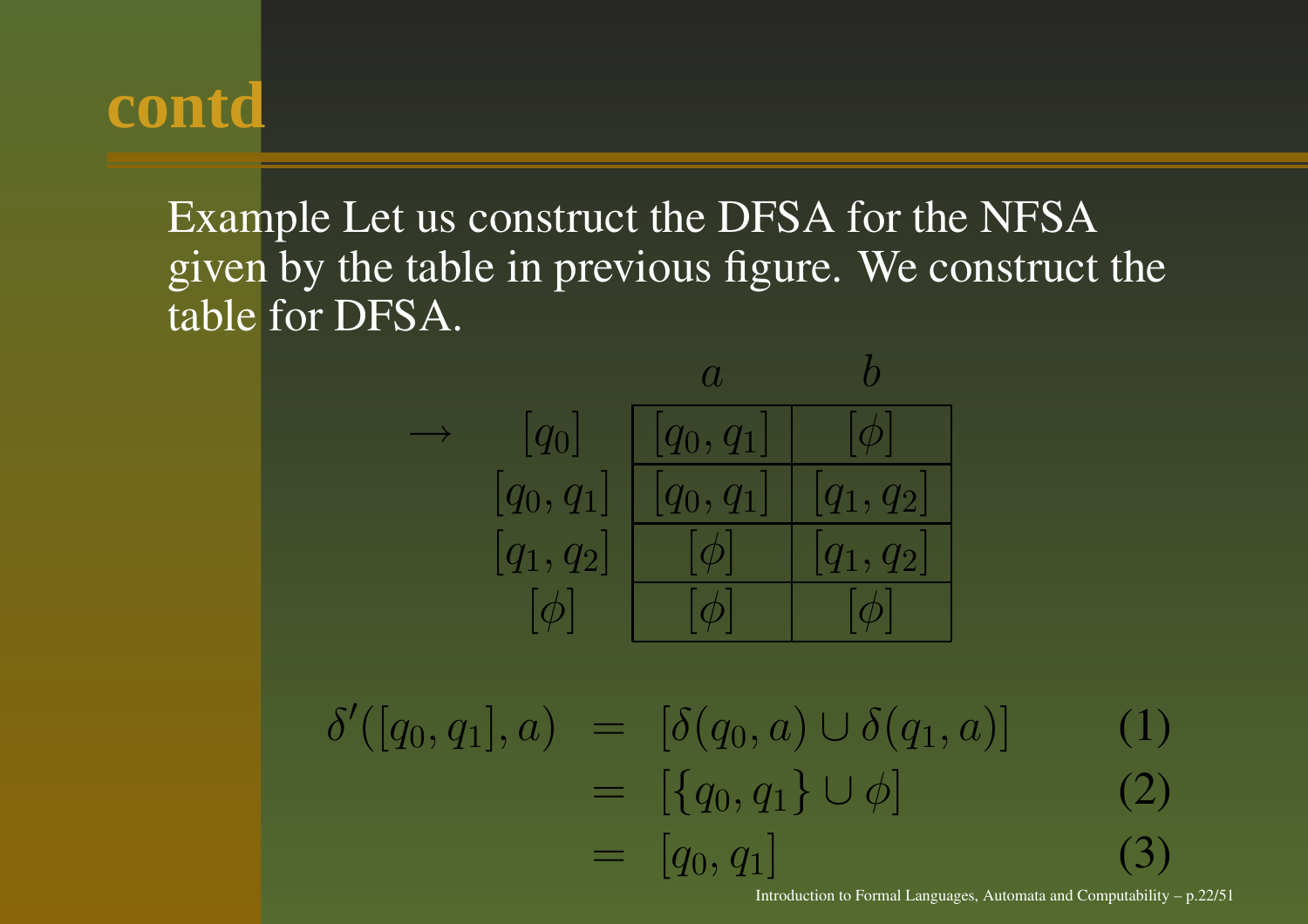

$$
\delta'([q_0, q_1], b) = [\delta(q_0, b) \cup \delta(q_1, b)] \qquad (4)
$$
  
=  $[\phi \cup \{q_1, q_2\}]$  (5)  
=  $[q_1, q_2]$  (6)

The state diagram is given

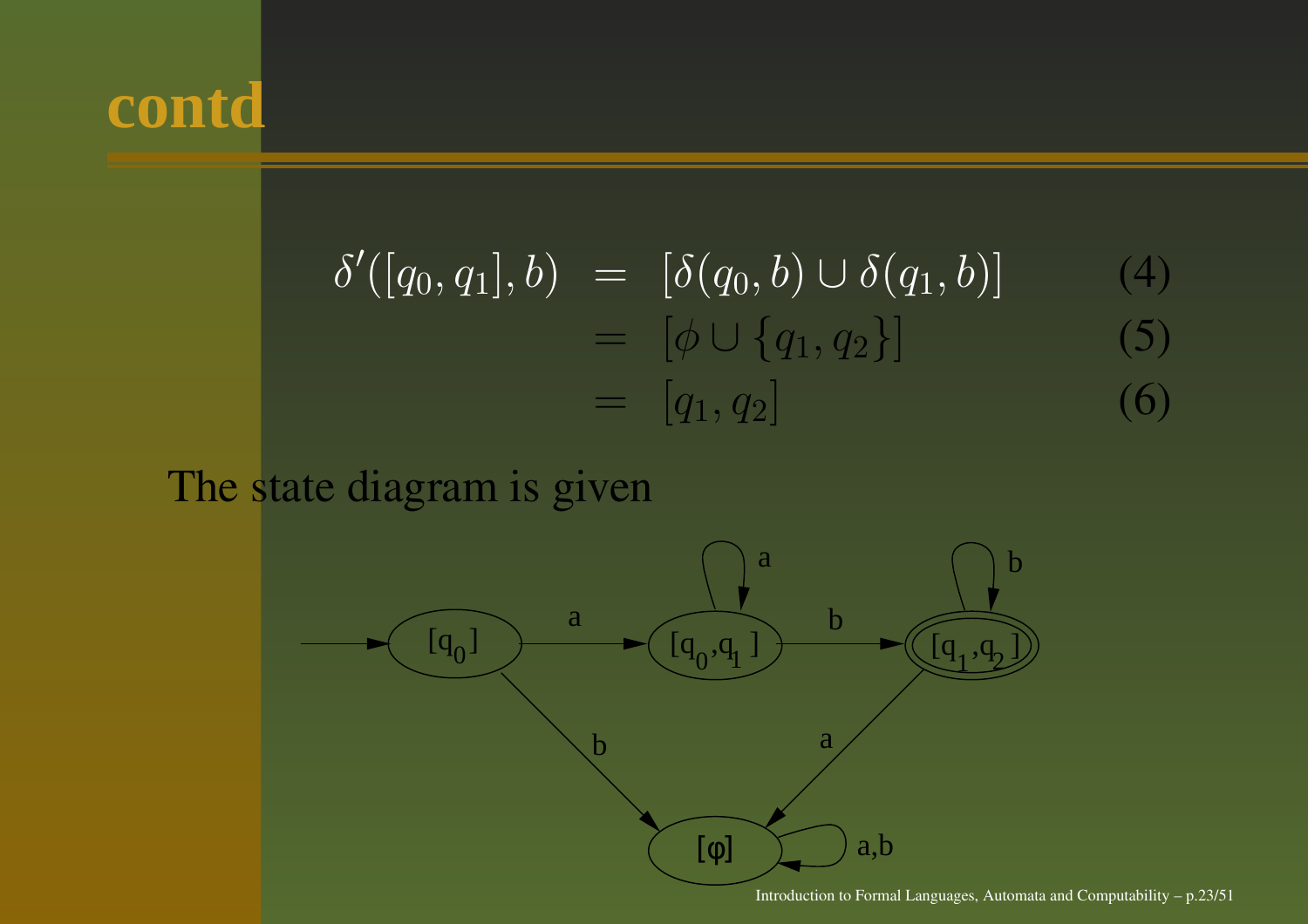### **Nondeterministic Finite State Automaton with -transitions**



Definition An NFSA with  $\epsilon$ -transition is a 5-tuple  $M = (K, \Sigma, \delta, q_0, F)$ . where  $K, \Sigma, \delta, q_0, F$  are as defined for NFSA and  $\delta$  is a mapping from  $K \times (\Sigma \cup \{\epsilon\})$  into finite subsets of K.  $\delta$  can be extended as  $\hat{\delta}$  to  $K\times \Sigma$ ∗ as follows. First we define the  $\epsilon$ -closure of a state q. It is the set of states which can be reached from  $q$  by reading  $\epsilon$  only. Of course,  $\epsilon$ -closure of a state includes itself.  $\hat{\delta}(q,\epsilon)$  $= \epsilon\text{-closure}(q).$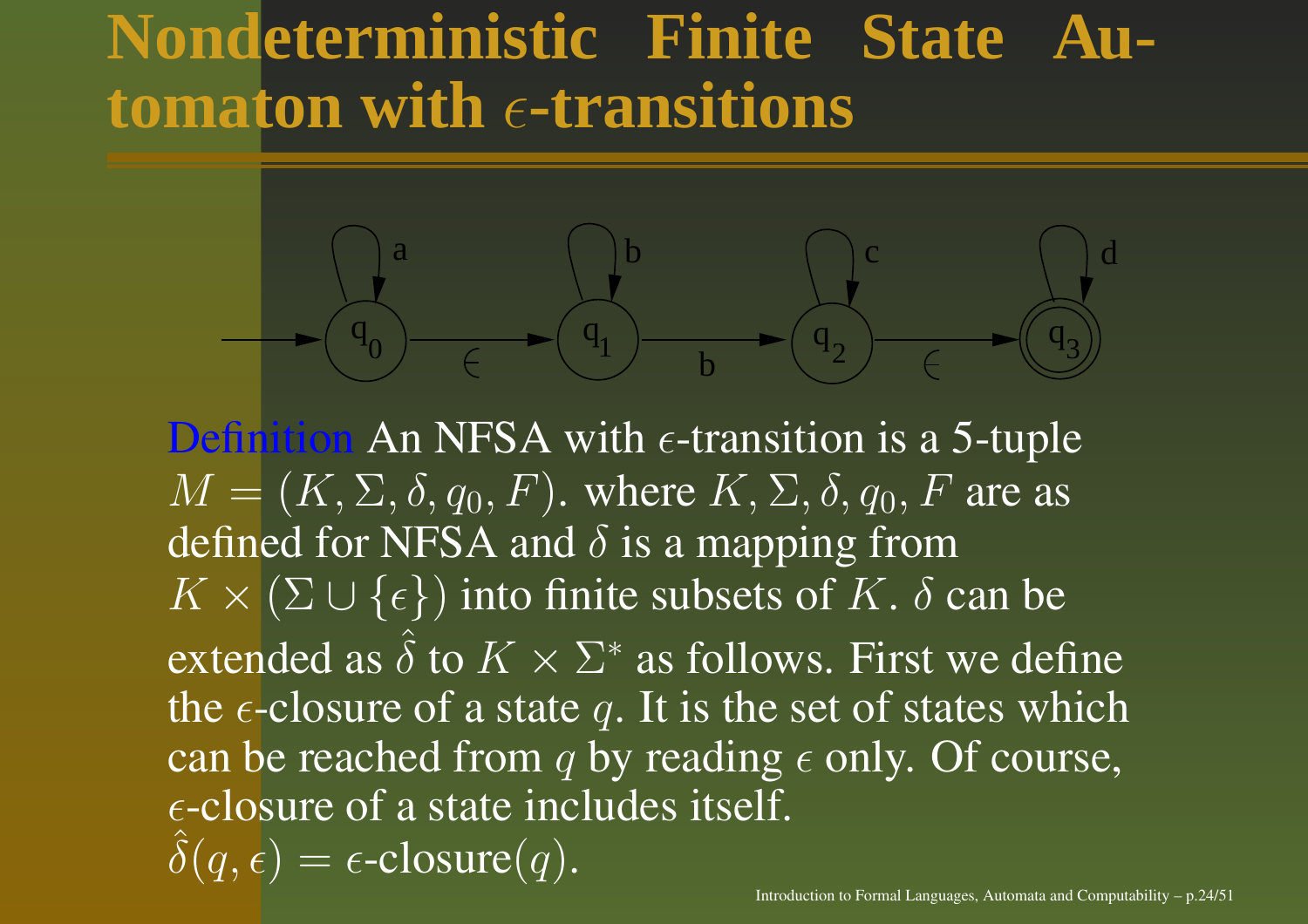For  $w$  in  $\Sigma^*$  and  $a$  in  $\Sigma, \, \hat{\delta}$  $\delta(q, wa) = \epsilon\text{-closure}(P)$ , where  $P = \{p | \text{ for some } r \text{ in } \hat{\delta}\}$  $\delta(q,w), p$  is in  $\delta(r,a) \}$ Extending  $\delta$  and  $\hat{\delta}$  $\delta$  to a set of states, we get  $\delta(Q, a) = \bigcup_{a \text{ in } Q} \delta(q, a)$  $\delta(Q, w) = \bigcup_{g \text{ in } Q} \delta(q, w)$ The language accepted is defined as

> $T(M)=\{w\vert \hat{\delta}$  $\delta(q,w)$  contains a state in  $F\}.$

Theorem Let L be accepted by a NFSA with  $\epsilon$ -moves. Then L can be accepted by a NFSA without  $\epsilon$ -moves.

Let  $L$  be accepted by a NFSA with  $\epsilon\text{-moves}$ 

 $M = (K, \Sigma, \delta, q_0, F)$ . Then we construct a NFSA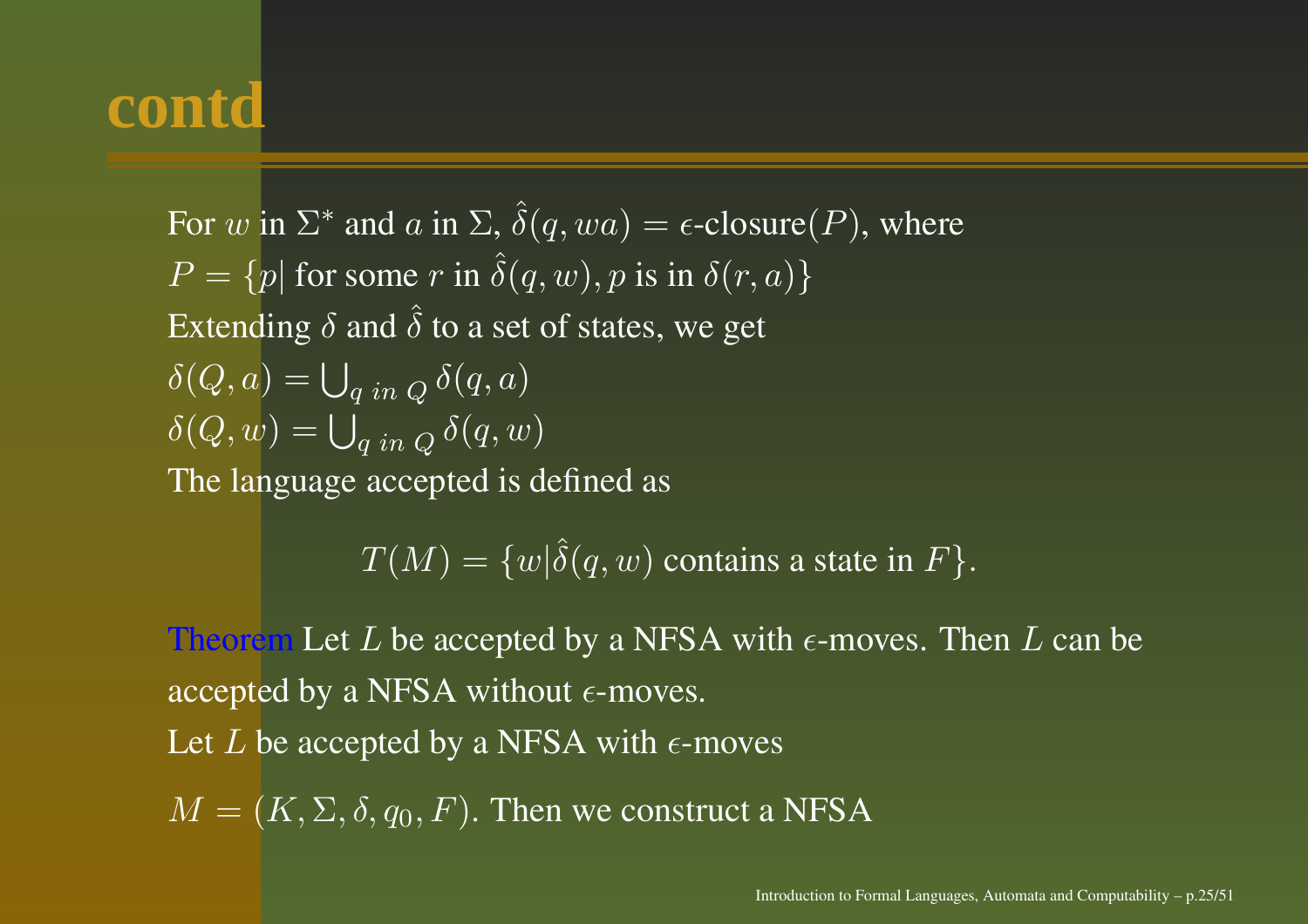$M' = (K, \Sigma, \delta', q_0, F')$  without  $\epsilon\text{-moves}$  for accepting  $L$  as follows.

 $F' = F \cup \{q_0\}$  if  $\epsilon$ -closure of  $q_0$  contains a state from F.  $=$  F otherwise.

 $\delta'(q,a) = \hat{\delta}$  $\delta(q,a).$ We should show  $T(M) = T(M').$ 

We wish to show by induction on the length of the string  $x$  accepted that  $\delta'(q_0,x) \,=\, \hat{\delta}$  $\delta(q_0, x)$ . We start the basis with  $|x| = 1$  because for  $|x| = 0$ , i.e.,  $x = \epsilon$  this may not hold. We may have  $\delta'(q_0, \epsilon) = \{q_0\}$ and ˆ $\delta(q_0, \epsilon) = \epsilon$ -closure of  $q_0$  which may include other states.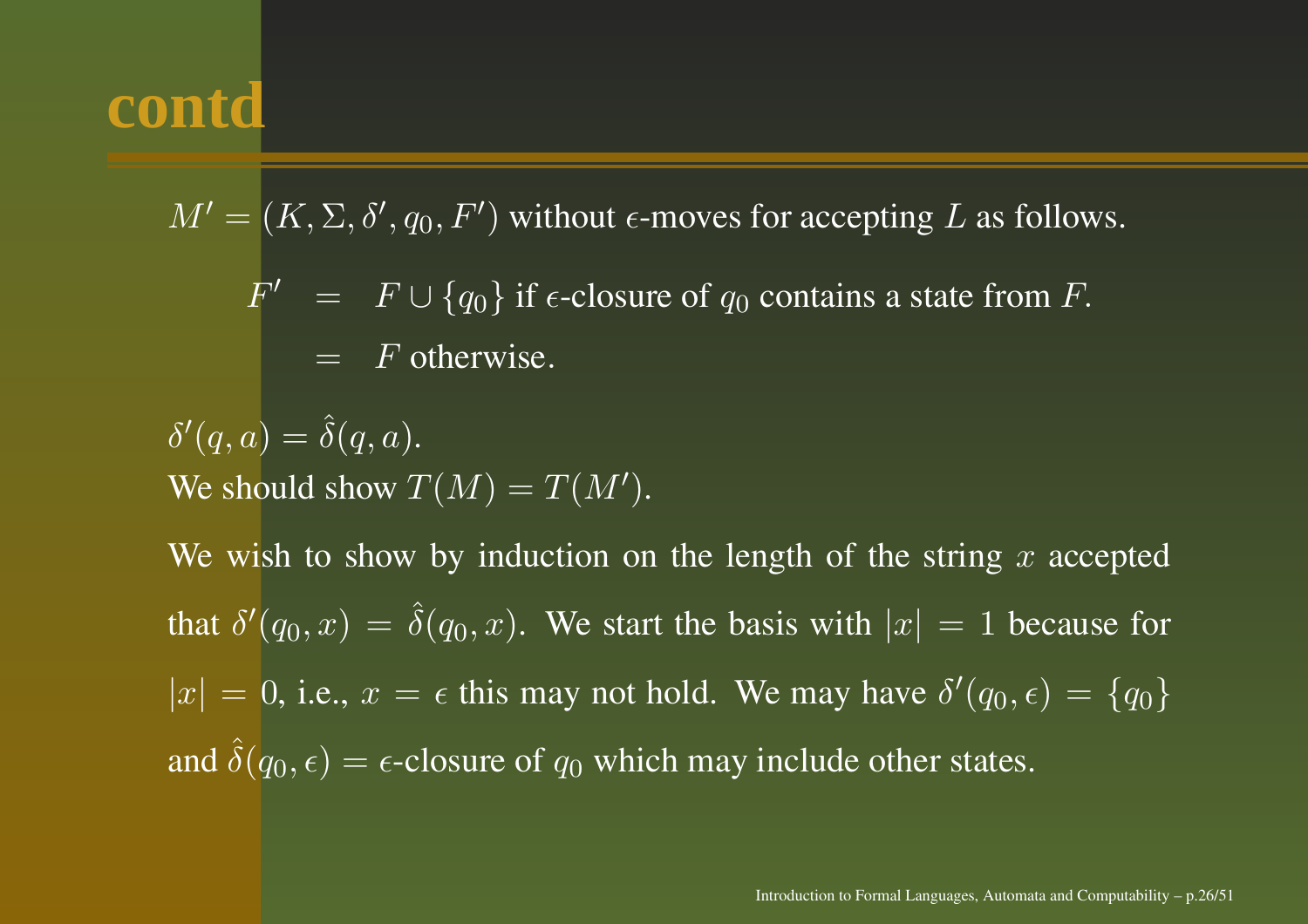#### **Basis**

 $|x| = 1$ . Then x is a symbol of  $\Sigma$  say a, and  $\delta'(q_0,a) = \hat{\delta}$  $\delta(q_0,a)$  by our definition of  $\delta'.$ **Induction** $|x| > 1$ . Then  $x = ya$  for some  $y \in \Sigma^*$  and  $a \in \Sigma$ . Then  $\delta'(q_0,ya)=\delta'(\delta'(q_0,y),a).$ By the inductive hypothesis  $\delta'(q_0, y) = \hat{\delta}$  $\delta(q_0, y).$ Let ˆ $\delta(q_0, y) = P.$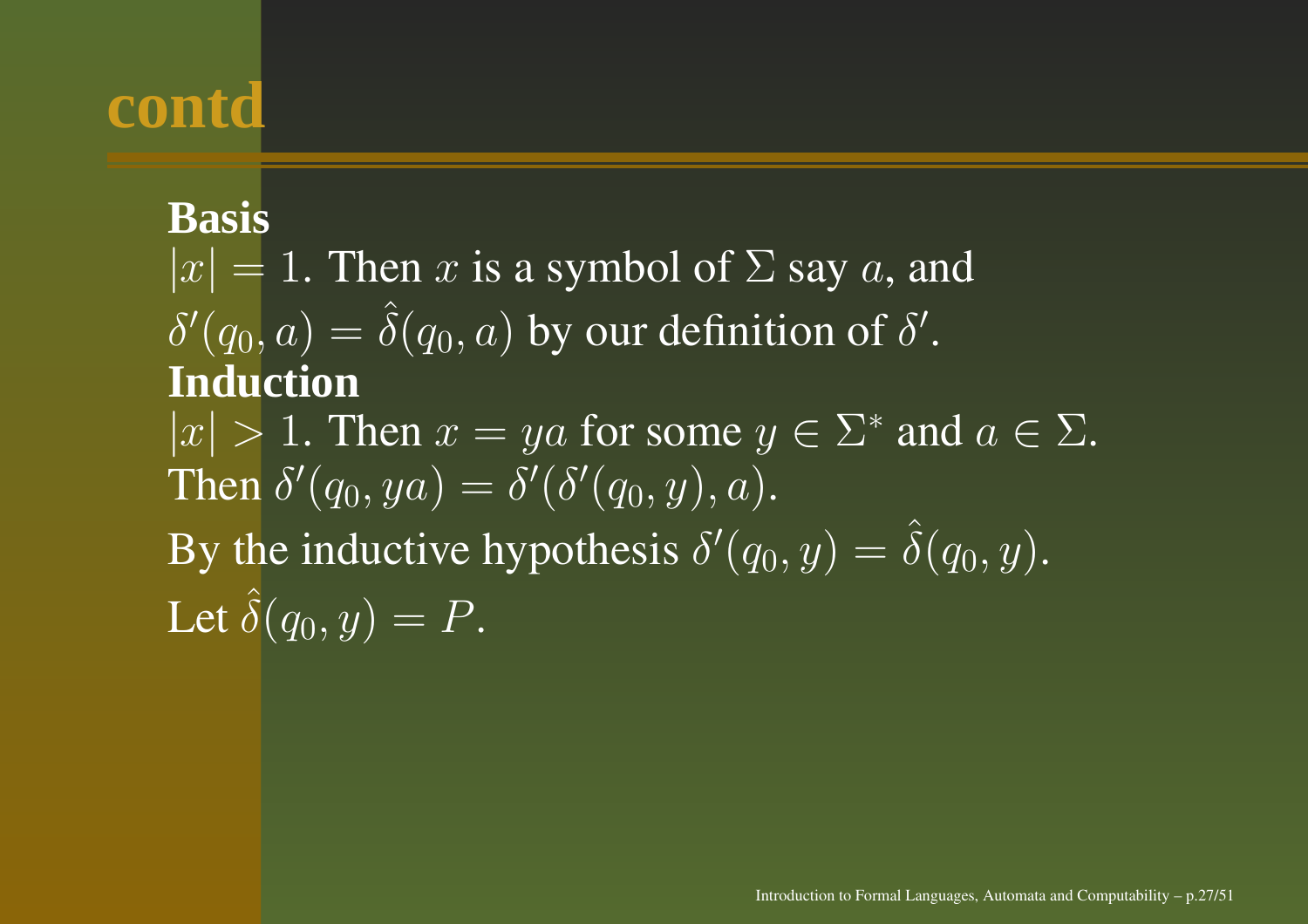$$
\delta'(P, a) = \bigcup_{p \in P} \delta'(p, a) = \bigcup_{p \in P} \hat{\delta}(p, a)
$$

$$
\bigcup_{p \in P} \hat{\delta}(p, a) = \hat{\delta}(q_0, ya)
$$
Therefore  $\delta'(q_0, ya) = \hat{\delta}(q_0, ya)$ 

It should be noted that  $\delta'(q_0,x)$  contains a state in  $F'$  if and only if ˆ $\delta(q_0,x)$  contains a state in  $F.$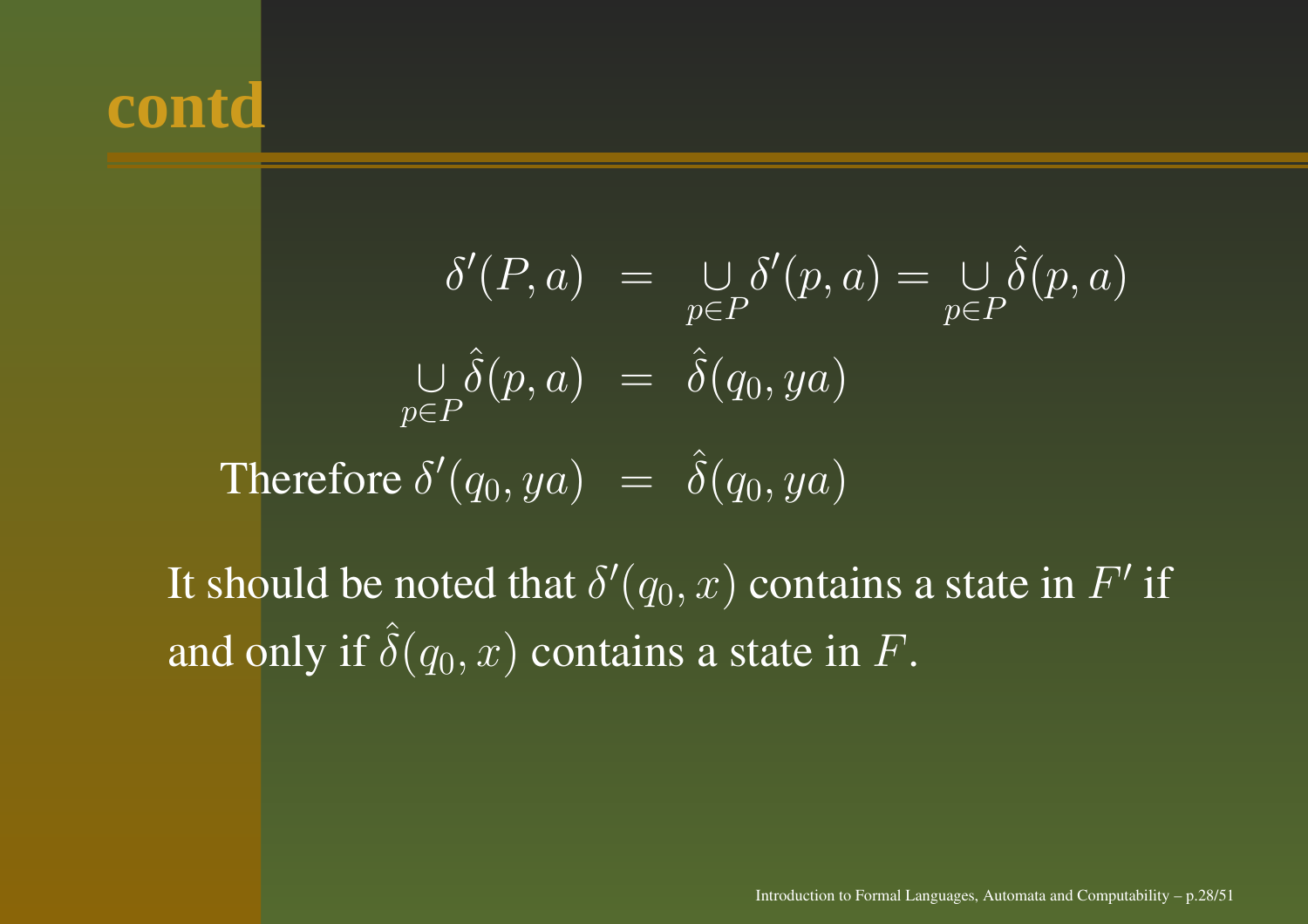## **Example**

Consider the  $\epsilon$ -NFSA of previous example. By our construction we get the NFSA without  $\epsilon\text{-moves}$  given in the following figure

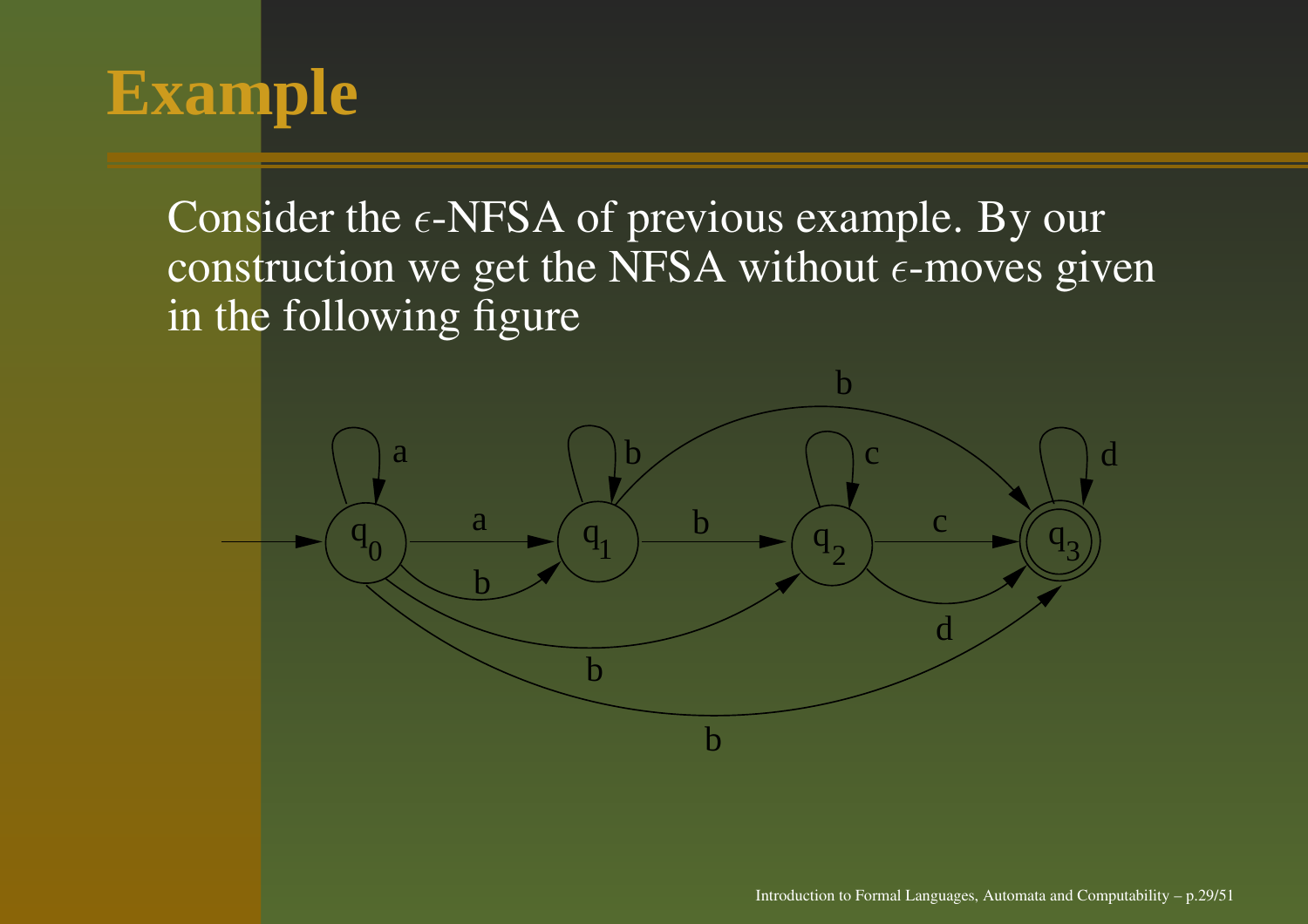$\epsilon$ -closure of  $(q_0)$  =  $\{q_0, q_1\}$  $\epsilon$ -closure of  $(q_1)$  =  $\{q_1\}$  $\epsilon$ -closure of  $(q_2)$  =  $\{q_2, q_3\}$  $\epsilon$ -closure of  $(q_3)$  =  $\{q_3\}$ It is not difficult to see that the language accepted by the above  $NFSA = \{a^n b^m c^p d^q / m \geq 1, n, p, q \geq 0\}.$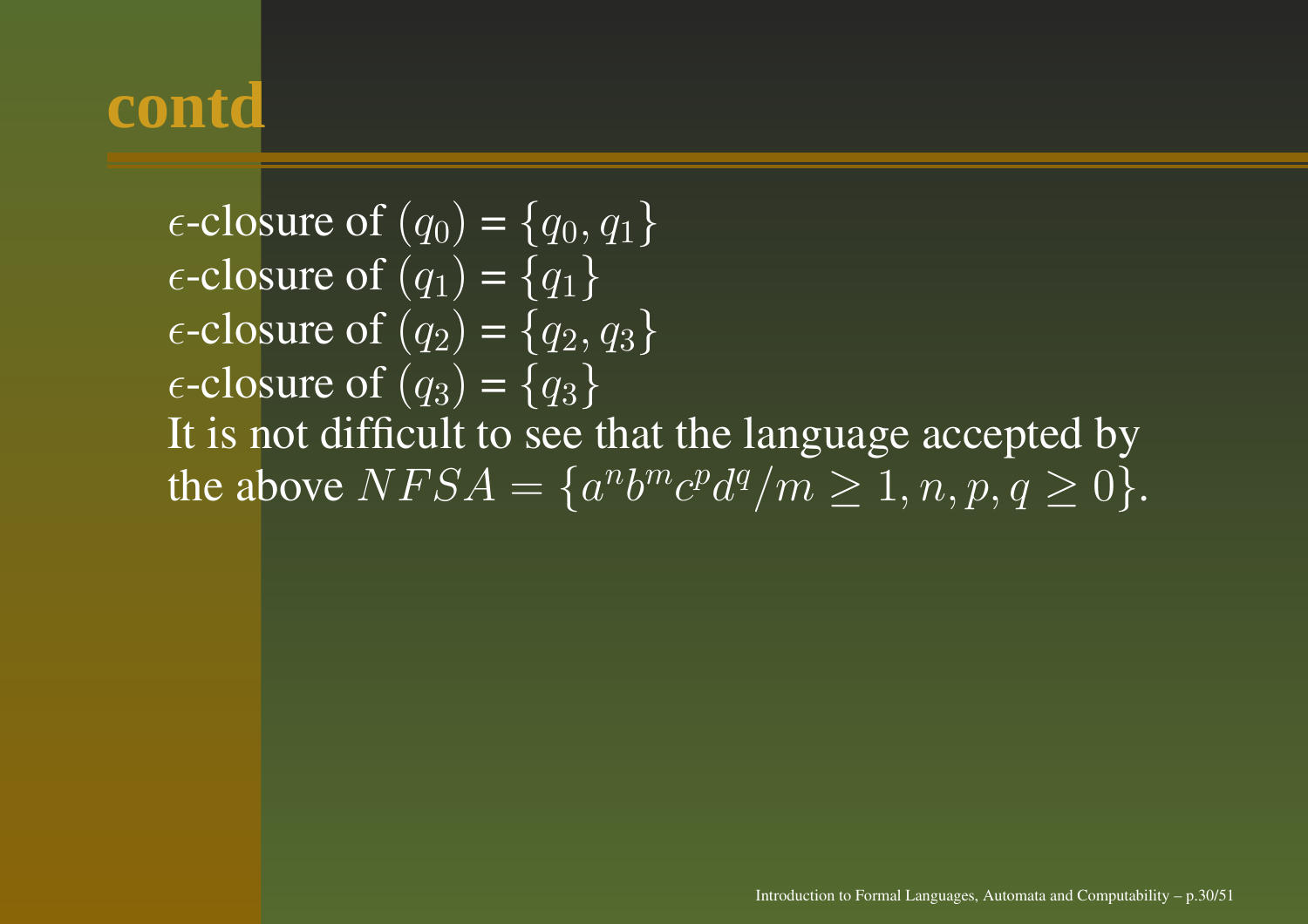## **Regular Expressions**

**Definition** Let  $\Sigma$  be an alphabet. For each  $a$  in  $\Sigma$ , **a** is a regular expression representing the regular set  $\{a\}.$  $\phi$  is a regular expression representing the empty set.  $\epsilon$ is a regular expression representing the set  $\{\epsilon\}$ . If  $\mathbf{r}_1$ and **r**2 are regular expressions representing the regular sets  $R_1$  and  $R_2$  respectively, then  $\mathbf{r}_1 + \mathbf{r}_2$  is a regular expression representing  $R_1 \cup R_2$ . **r**<sub>1</sub>**r**<sub>2</sub> is a regular expression representing R1R<sup>2</sup>. **<sup>r</sup>**<sup>∗</sup><sup>1</sup> is <sup>a</sup> regular expression representing  $R_1^*$ . Any expression obtained from  $\phi, \epsilon, a (a \in \Sigma)$  using the above operations and parentheses where required is <sup>a</sup> regular expression. Example  $(ab)^*abcd$  represent the regular set

> $\{(ab)^n c d/n \geq 1\}$ to Formal Languages, Automata and Computability – p.31/51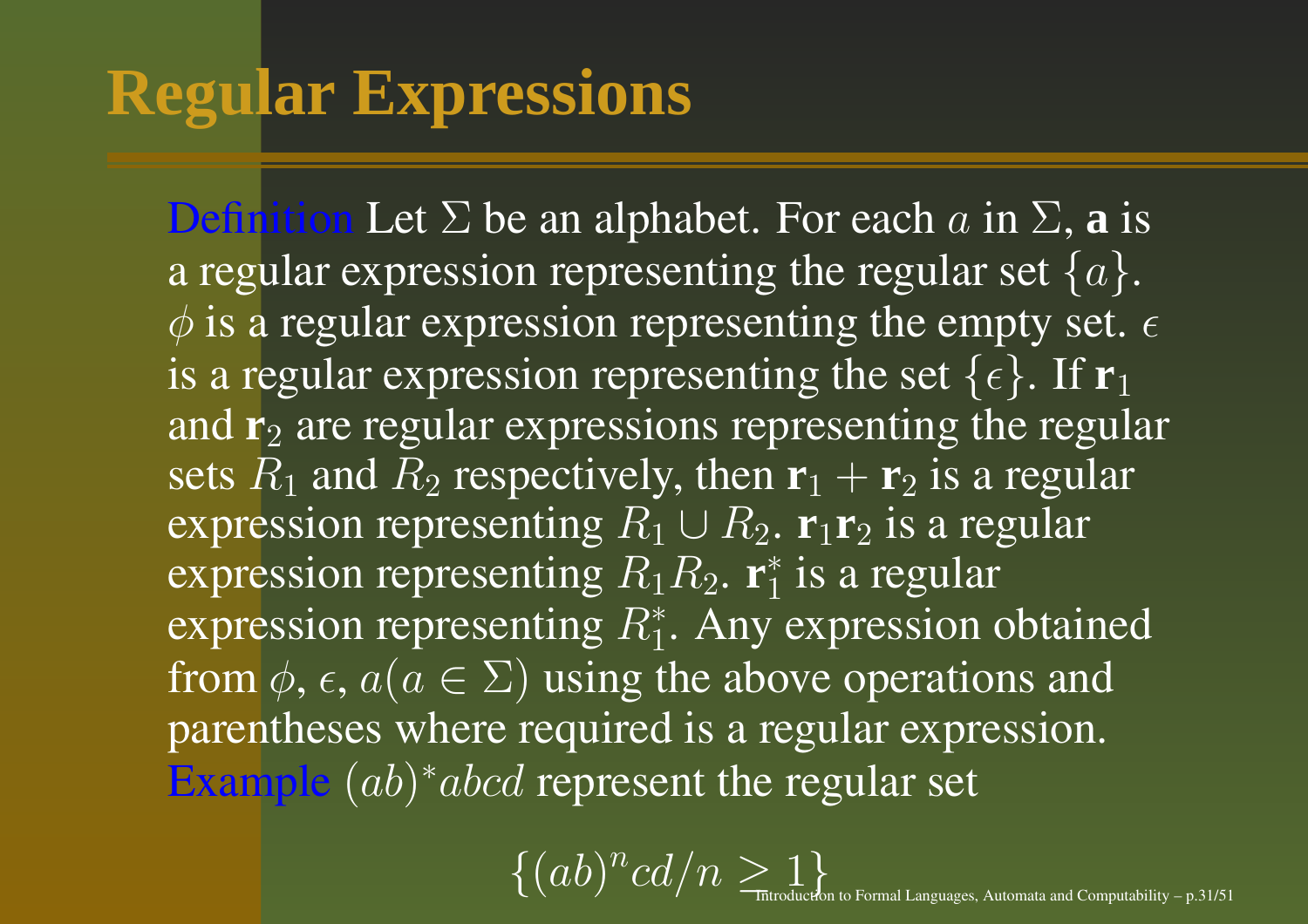Theorem If **<sup>r</sup>** is <sup>a</sup> regular expression representing <sup>a</sup> regular set, we can construct an NFSA with  $\epsilon$ -moves to accept **<sup>r</sup>**.

*r* is obtained from  $\mathbf{a}, (a \in \Sigma), \epsilon, \phi$  by finite number of applications of  $+$ , . and  $*$  (. is usually left out). For  $\epsilon, \phi, \mathbf{a}$  we can construct NFSA with  $\epsilon$ -moves are.

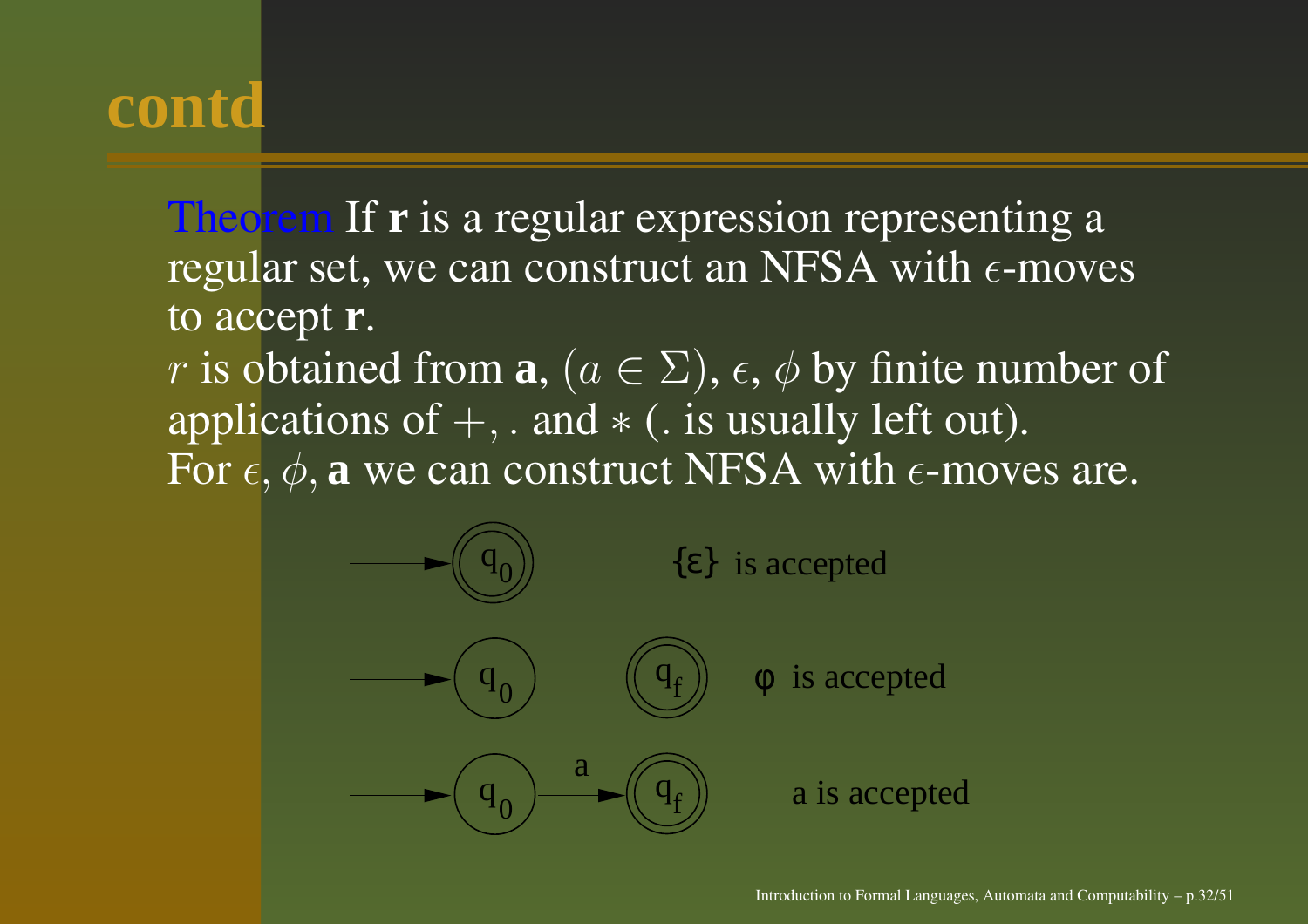Let  $\mathbf{r}_1$  represent the regular set  $R_1$  and  $R_1$  is accepted by the NFSA  $M_1$  with  $\epsilon$ -transitions.



Without loss of generality we can assume that each such NFSA with  $\epsilon\text{-moves}$  has only one final state.  $R_2$  is similarly accepted by an NFSA  $M_2$  with  $\epsilon$ -transition.

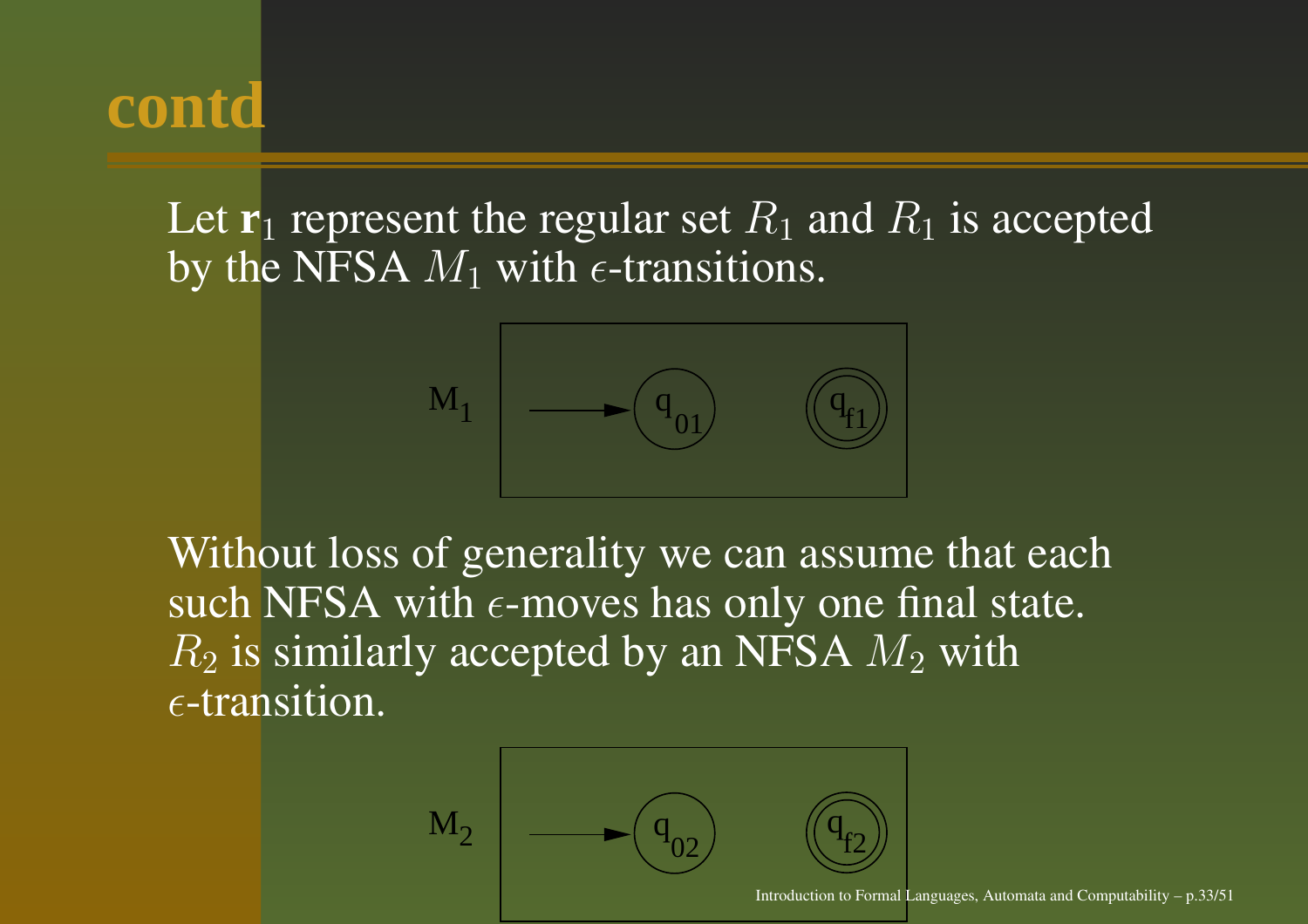#### Now we can easily see that  $R_1\cup R_2$  (represented by **r**1 + **<sup>r</sup>**2) is accepted by the NFSA given in next figure

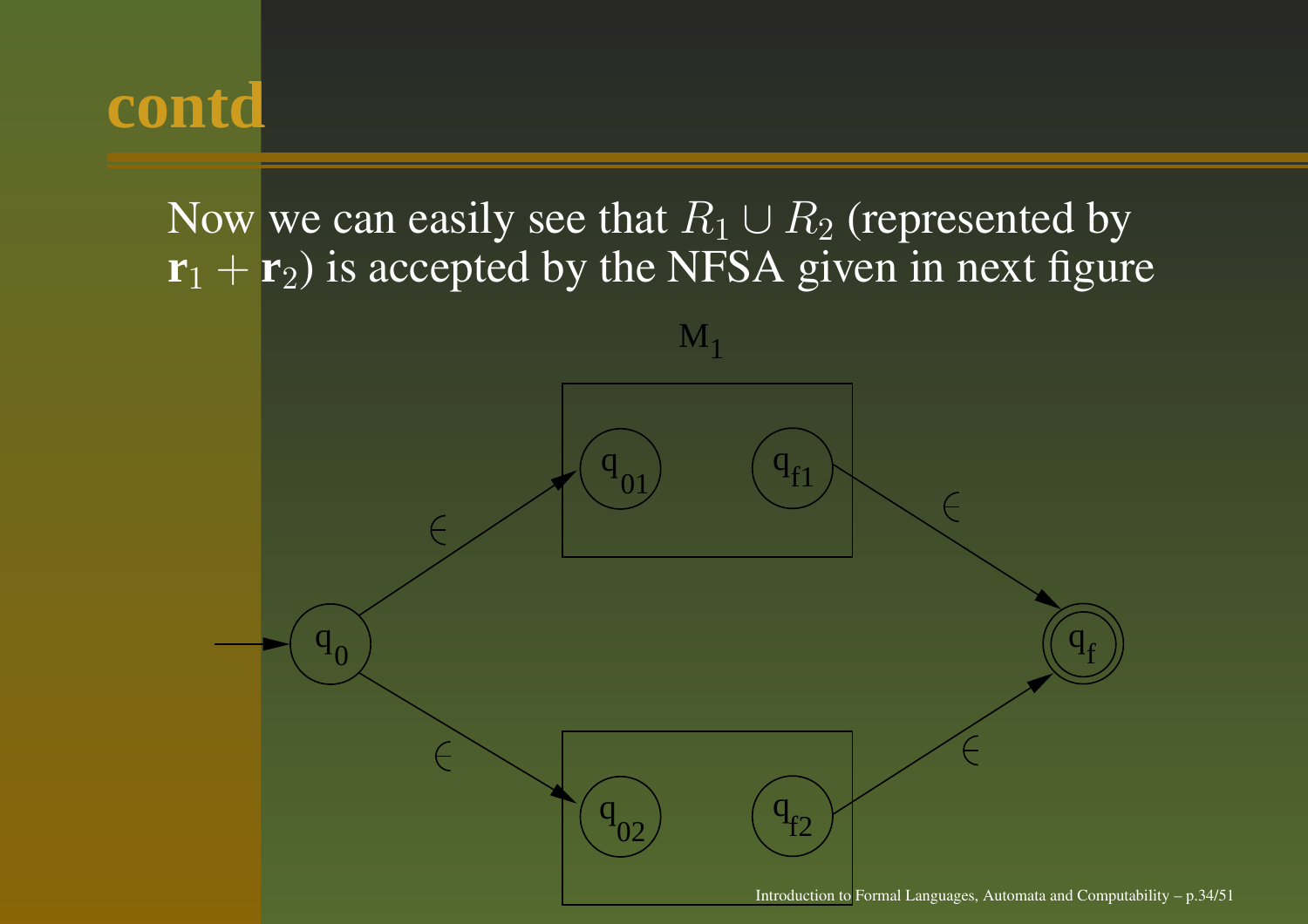For this NFSA  $q_0$  is the start state and  $q_f$  is the final state.

 $R_1R_2$  represented by  $\mathbf{r}_1\mathbf{r}_2$  is accepted by the NFSA with  $\epsilon$ -moves given as



For this NFSA with  $\epsilon$ -moves  $q_{01}$  is the initial state and  $q_{f2}$ is the final state.  $R_1^*=R_1^0\cup R_1^1\cup R_1^2\cup\cdots\cup R_1^k\cup\ldots$  $R_1^0 = \{ \epsilon \}$   $\text{and } R_1' = R_1.$  Introduction to Formal Languages, Automata and Computability – p.35/51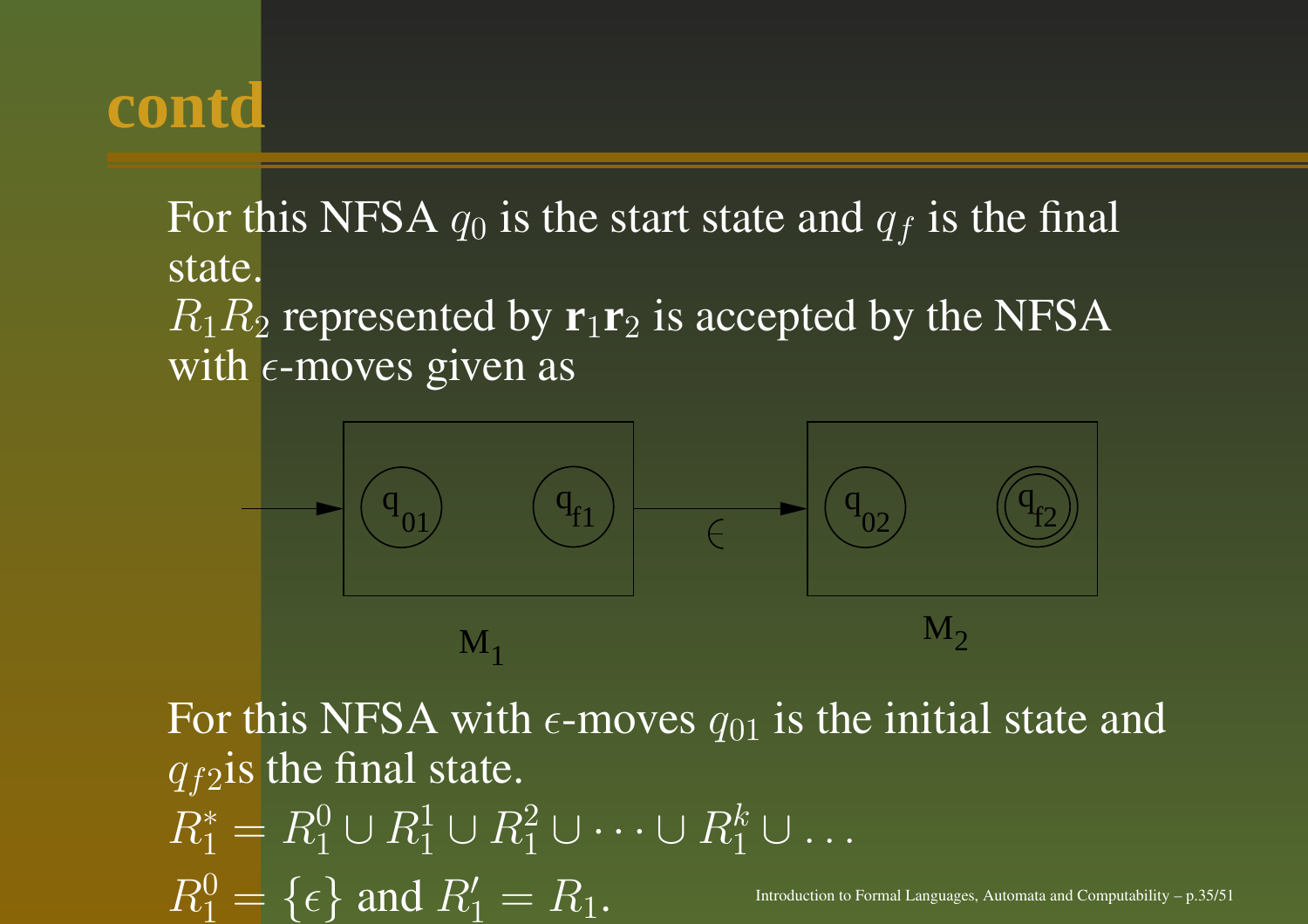$R_1^*$  represented by  $\mathbf{r}_1^*$  is accepted by the NFSA with  $\epsilon$ -moves given as



For this NFSA with  $\epsilon$ -moves  $q_0$  is the initial state and  $q_f$  is the final state. It can be seen that  $R_1^*$  contains strings of the form  $x_1, x_2, \ldots, x_k$ each  $x_i \in R_1.$  To accept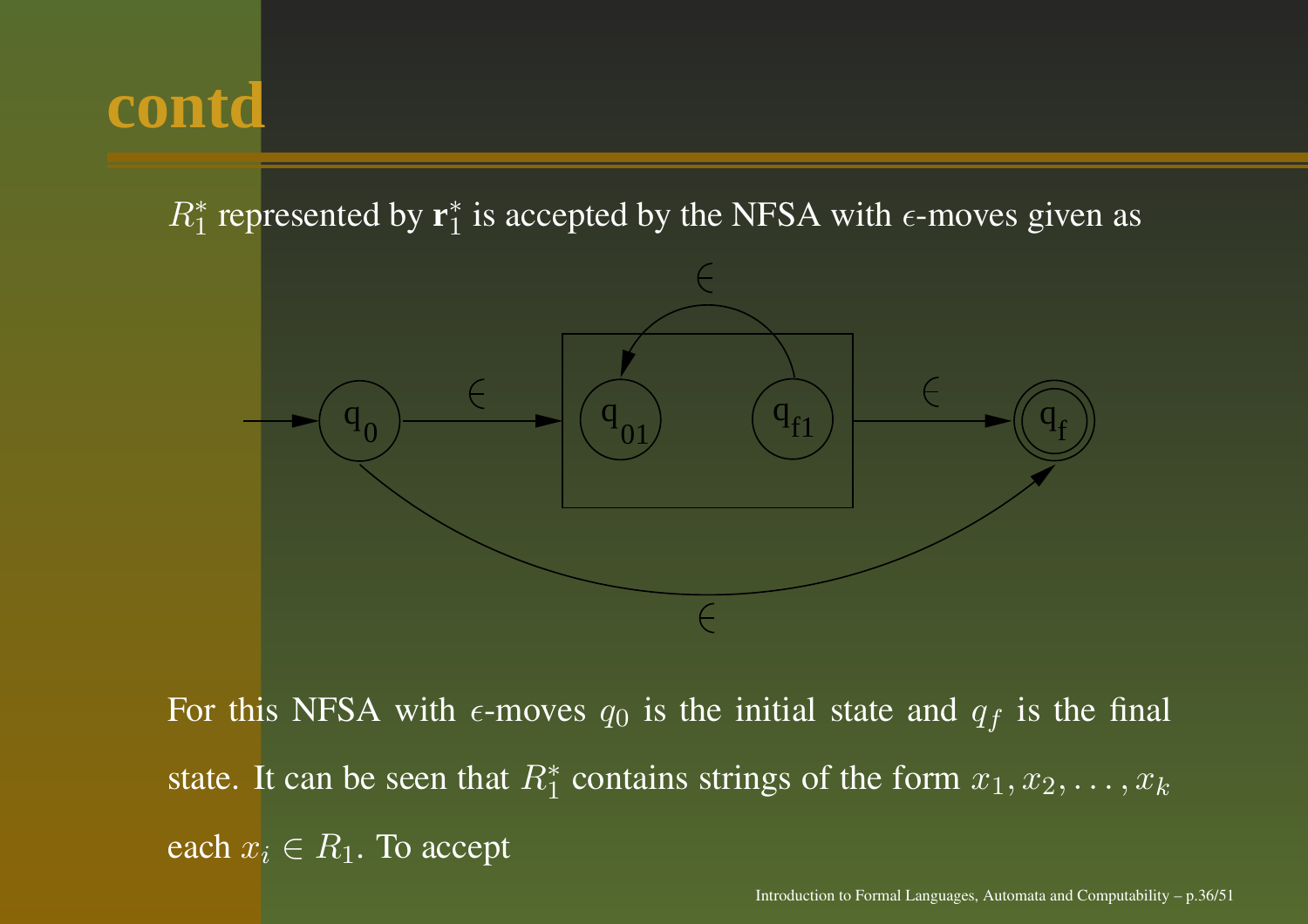this string, the control goes from  $q_0$  to  $q_{01}$  and then after reading  $x_1$  and reaching  $q_{f1},$  it goes to  $q_{01},$  by an  $\epsilon$ -transition. From  $q_{01}$ , it again reads  $x_2$  and goes to  $q_{f1}$ . This can be repeated a number  $(k)$  of times and finally the control goes to  $q_f$  from  $q_{f1}$  by an  $\epsilon$ -transition.  $R_1^0 = \{\epsilon\}$  is accepted by going to  $q_f$  from  $q_0$  by an  $\epsilon$ -transition. Thus we have seen that given <sup>a</sup> regular expression one can construct an equivalent NFSA with  $\epsilon$ -transitions.

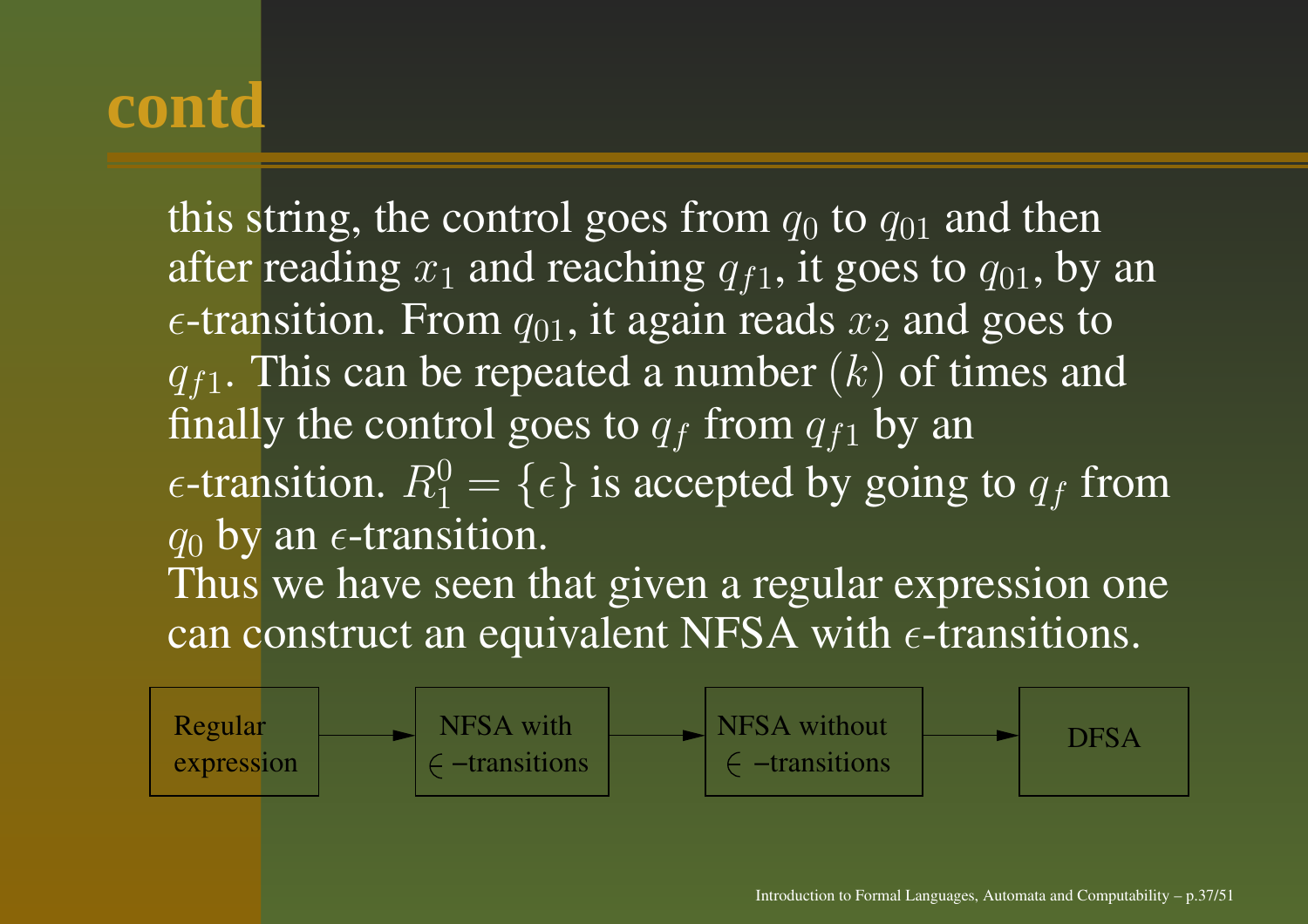## **Example**

Consider a regular expression  $aa^*bb^*.$ a and b are accepted by NFSA with  $\epsilon$ -moves given in the following figure

 $q_1$   $\longrightarrow$   $q_2$   $\longrightarrow$   $q_3$   $\longrightarrow$ 

 $\frac{q_3}{b}$ 

 $\frac{3}{b}$  b

Introduction to Formal Languages, Automata and Computability – p.38/51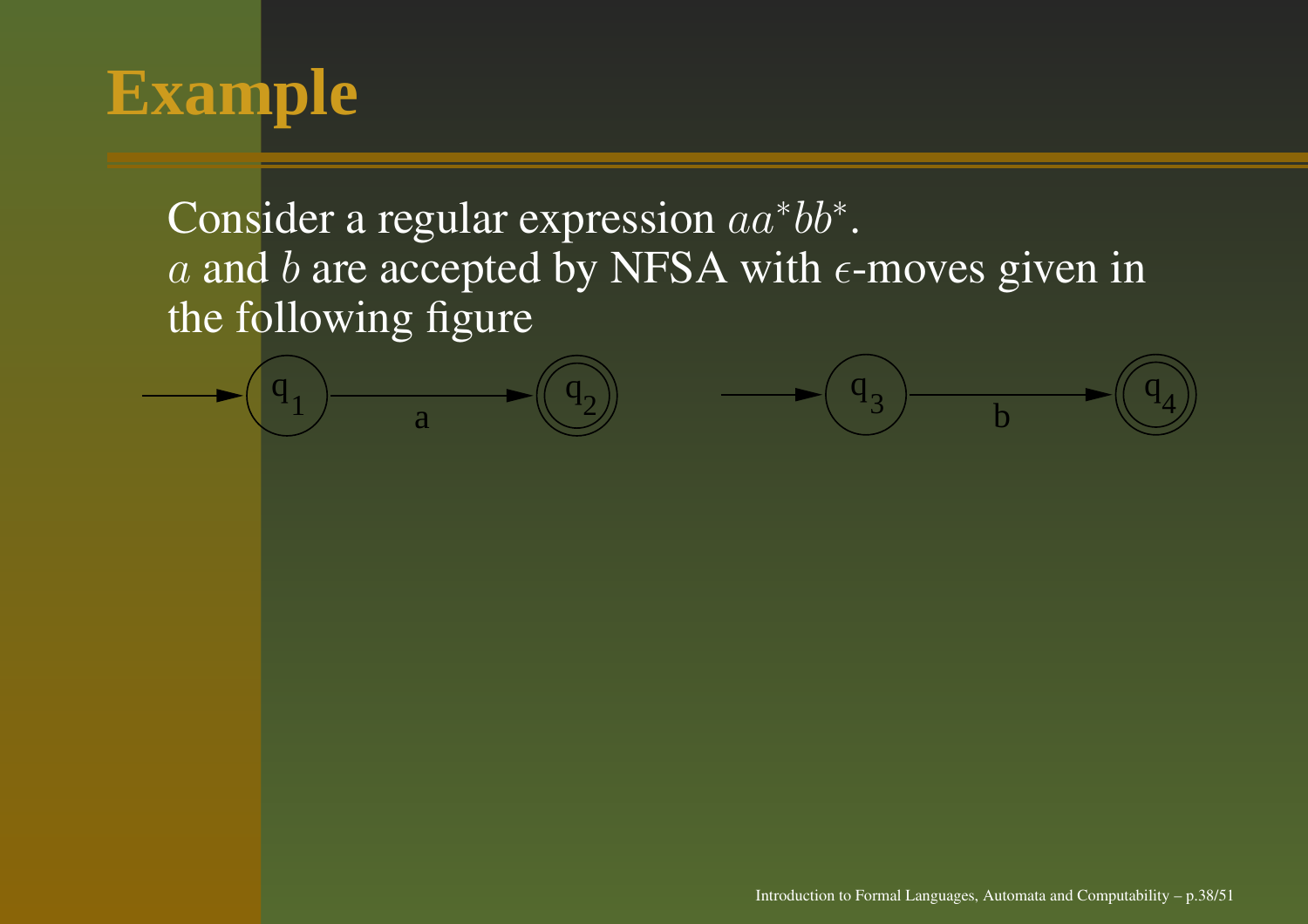$aa^*bb^*$  will be accepted by NFSA with  $\epsilon$ -moves given in next figure.



But we have already seen that <sup>a</sup> simple NFSA can be drawn easily for this as in next figure.

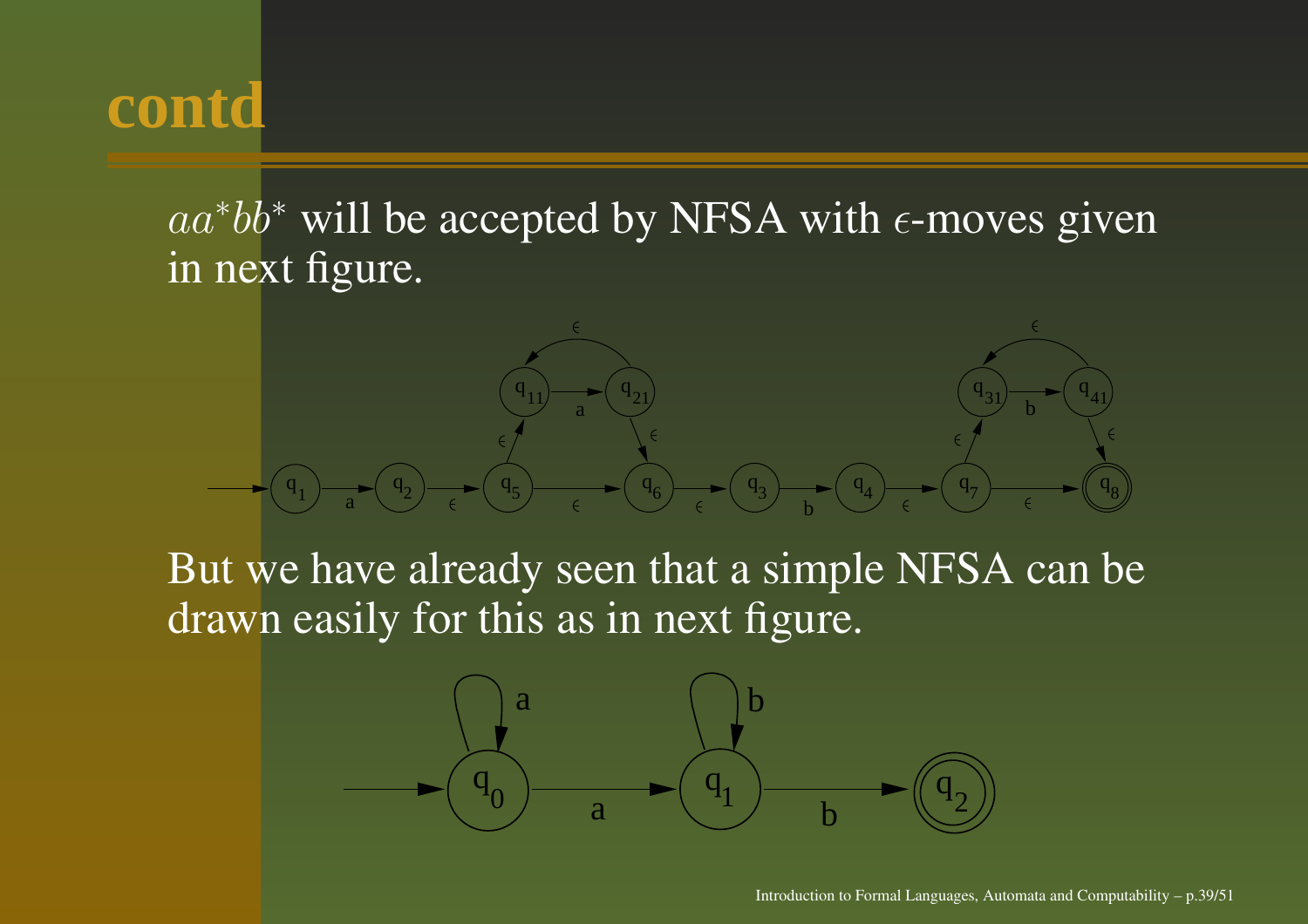Definition Let  $L \subseteq \Sigma^*$  be a language and x be a string in  $\Sigma^*$ . Then the derivative of L with respect to  $x$  is defined as

$$
L_x = \{ y \in \Sigma^* / xy \in L \}.
$$

It is some times denoted as  $\partial_x L.$ Theorem If  $L$  is a regular set  $L_x$  is regular for any  $x.$ Consider a DFSA accepting  $L$ . Let this FSA be  $M = (K, \Sigma, \delta, q_0, F)$ . Start from  $q_0$  and read x to go to state  $q_x \in K.$ 

Then  $M' = (K, \Sigma, \delta, q_x, F)$  accepts  $L_x$  . This can be seen easily as below.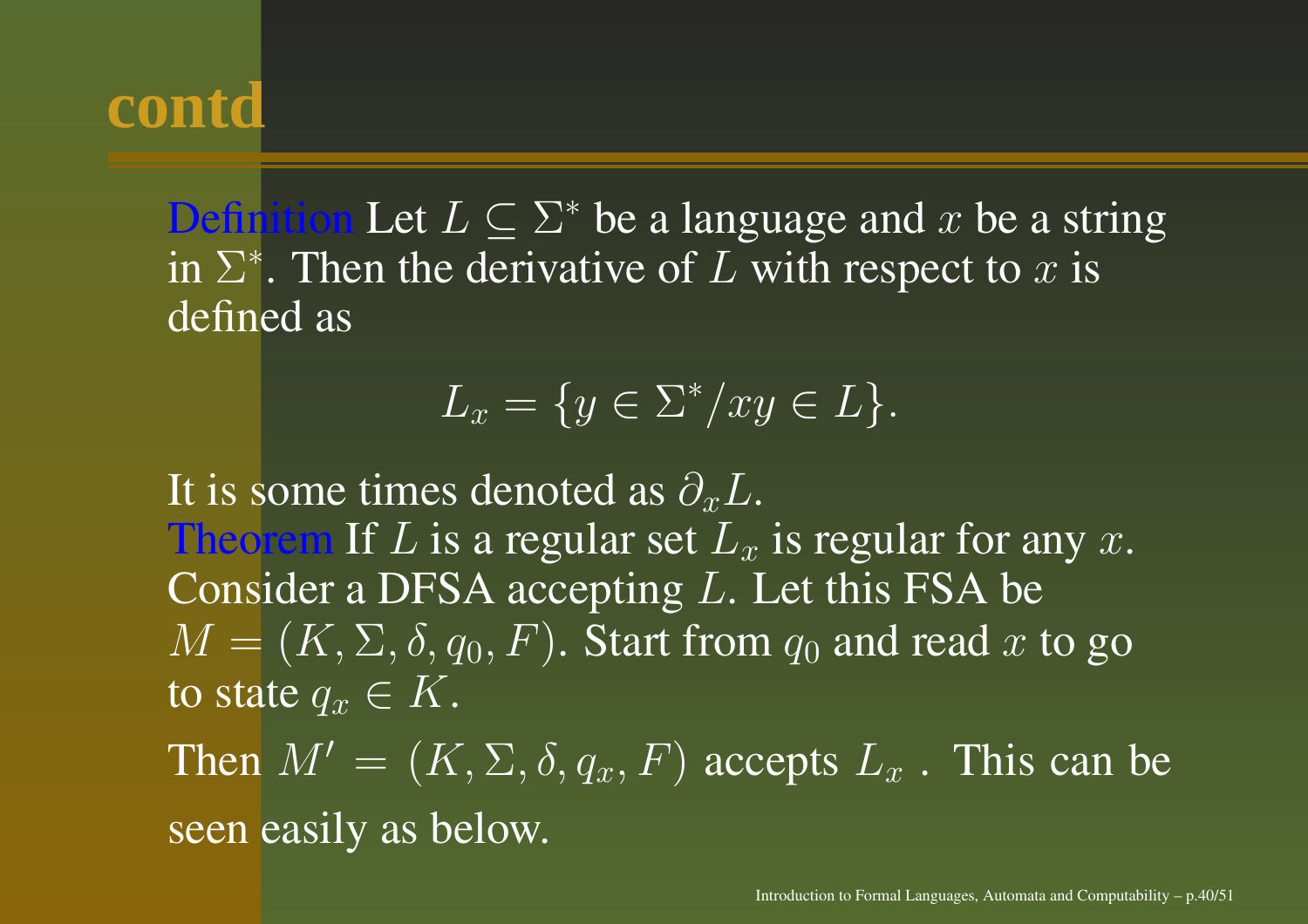$$
\delta(q_0, x) = q_x,\n\delta(q_0, xy) \in F \Leftrightarrow xy \in L,\n\delta(q_0, xy) = \delta(q_x, y),\n\delta(q_x, y) \in F \Leftrightarrow y \in L_x,\n\therefore M' accepts L_x.
$$

lemma Let  $\Sigma$  be an alphabet. The equation  $X = AX \cup$ B where  $A, B \subseteq \Sigma^*$  has a unique solution  $A^*B$  if  $\epsilon \notin \mathcal{A}$ A.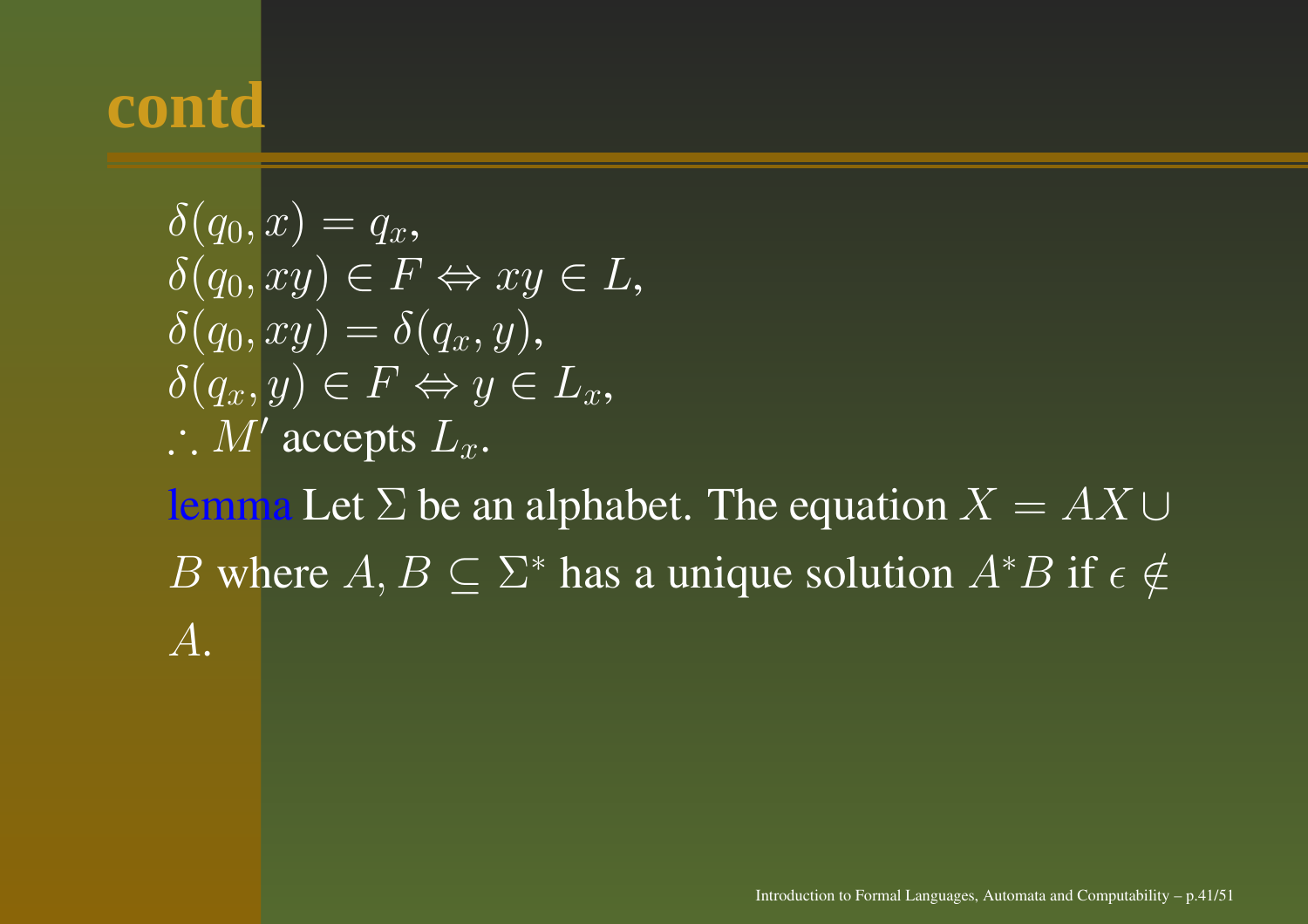#### Let

$$
X = AX \cup B
$$
  
=  $A(AX \cup B) \cup B$   
=  $A^2X \cup AB \cup B$   
=  $A^2(AX \cup B) \cup AB \cup B$   
=  $A^3X \cup A^2B \cup AB \cup B$   
:  
=  $A^{n+1}X \cup A^nB \cup A^{n-1}B \cup \dots \cup AB \cup E(7)$ 

Since  $\epsilon \notin A$ , any string in  $A^k$  will have minimum length k.

To show  $X$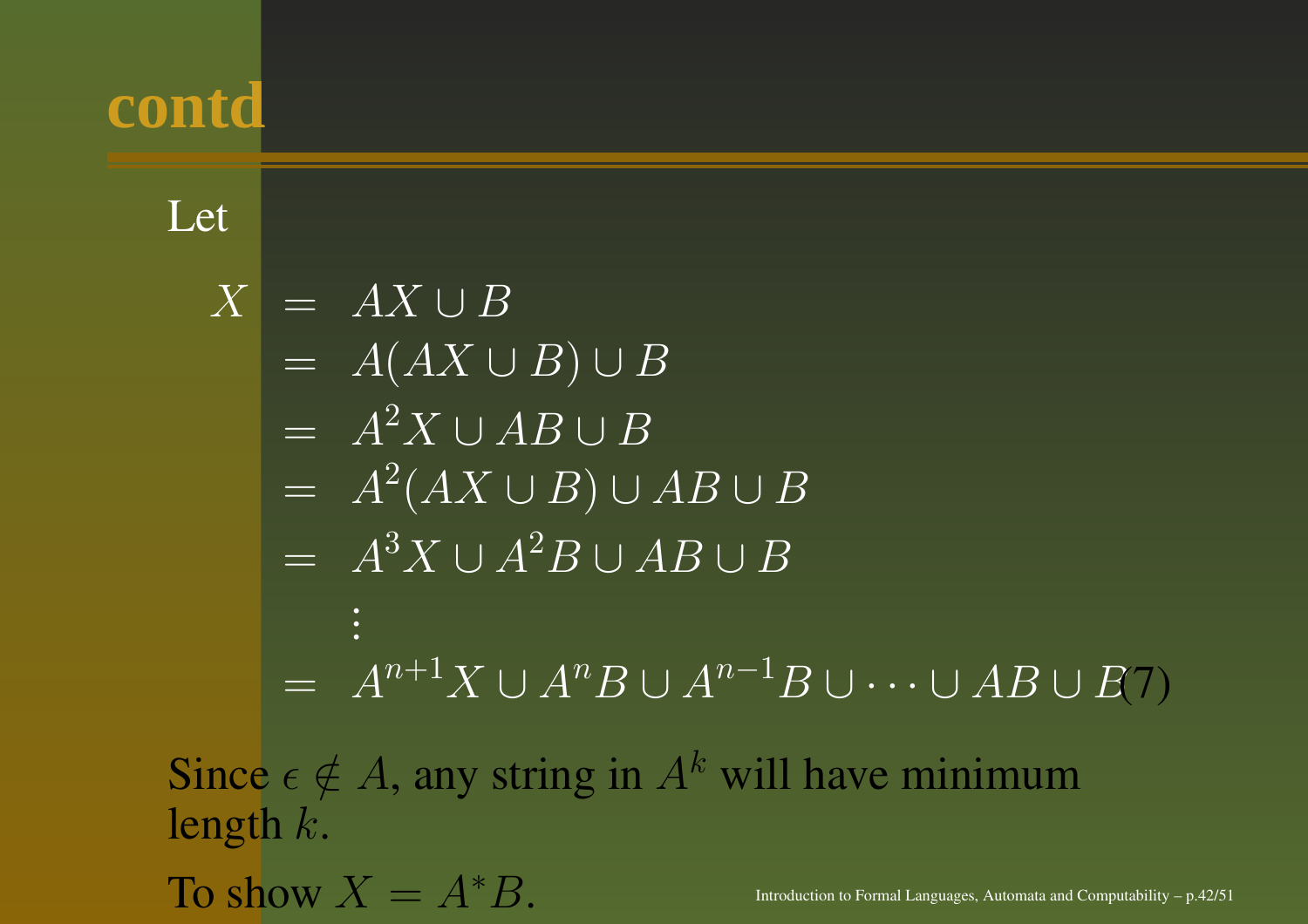Let 
$$
w \in X
$$
 and  $|w| = n$ . We have

 $X = A^{n+1}X \cup A^nB \cup \cdots \cup AB \cup B$  (8)

Since any string in  $A^{n+1}X$  will have minimum length  $n+1, w$  will belong to one of  $A^kB,$   $k\leq n.$  Hence  $w \in A^*B$ . On the other hand let  $w \in A^*B$ . To prove  $w \in X$ . Since  $|w| = n$ ,  $w \in A^k B$  for some  $k \leq n$ . Therefore from (8)  $w\in X.$ Hence we find that the unique solution for  $X = AX + B$  is  $X = A^*B$ .

**Note** If  $\epsilon \in A$ , the solution will not be unique. Any  $A<sup>*</sup>C$ , where  $C \supset B$ , will be a solution.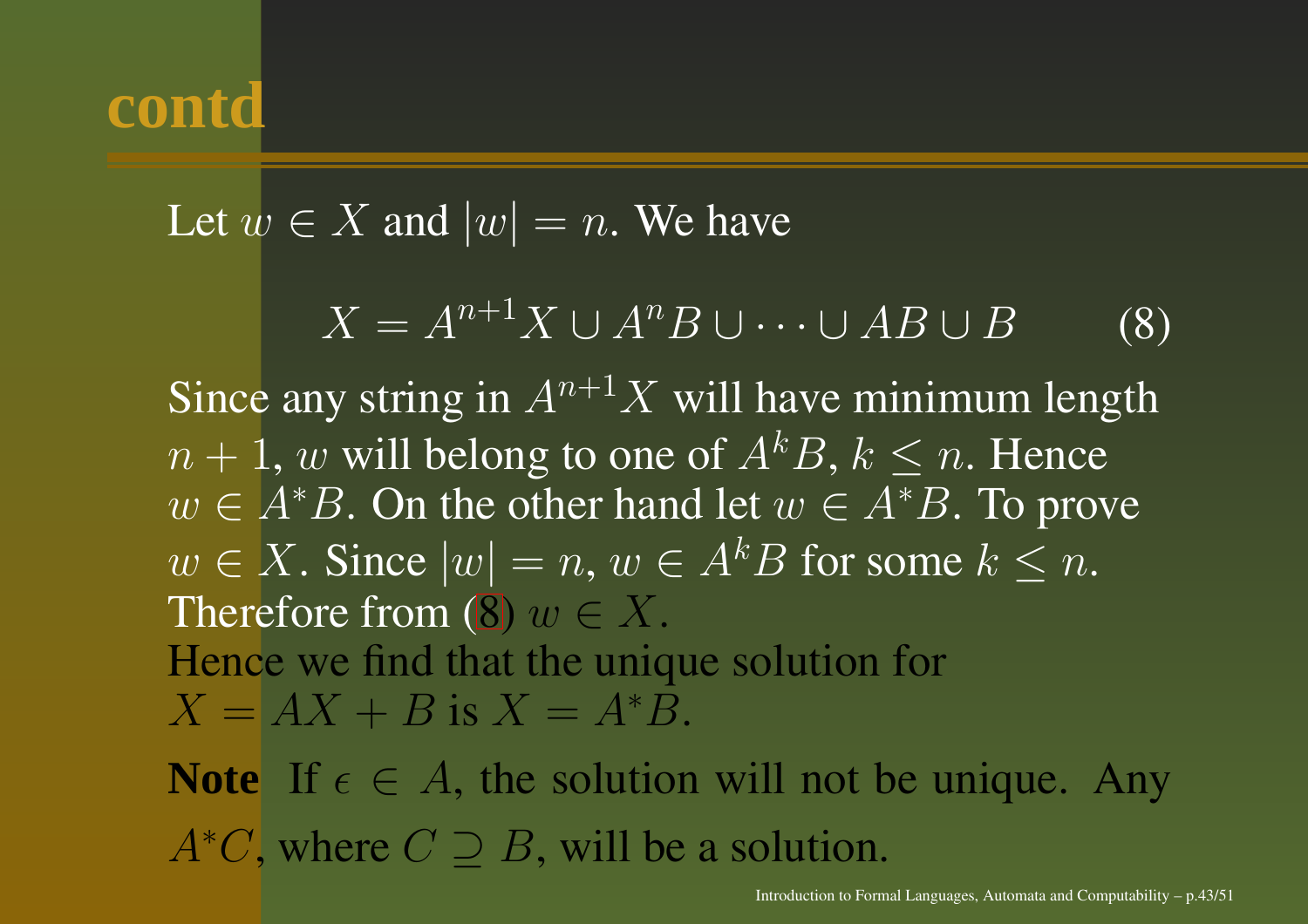Next we give an algorithm to find the regular expression corresponding to <sup>a</sup> DFSA. **Algorithm** Let  $M = (K,\Sigma,\delta,q_0,F)$  be the DFSA.  $\Sigma = \{a_1, a_2, \ldots, a_k\}, \quad K = \{q_0, q_1, \ldots, q_{n-1}\}.$ **Step 1** Write an equation for each state in K.  $q = a_1 q_{i1} + a_2 q_{i2} + \cdots + a_k q_{ik}$ if  $q$  is not a final state and  $\delta(q,a_j)=q_{ij} \quad \ 1\leq j\leq k.$  $q = a_1 q_{i1} + a_2 q_{i2} + \cdots + a_k q_{ik} + \lambda^k$ if  $q$  is a final state and  $\delta(q,a_j)=q_{ij} \quad \ 1\leq j\leq k.$ **Step 2** Take the *n* equations with *n* variables  $q_i$ ,  $1 \leq i \leq n$ , and solve for  $q_0$  using the above lemma and substitution.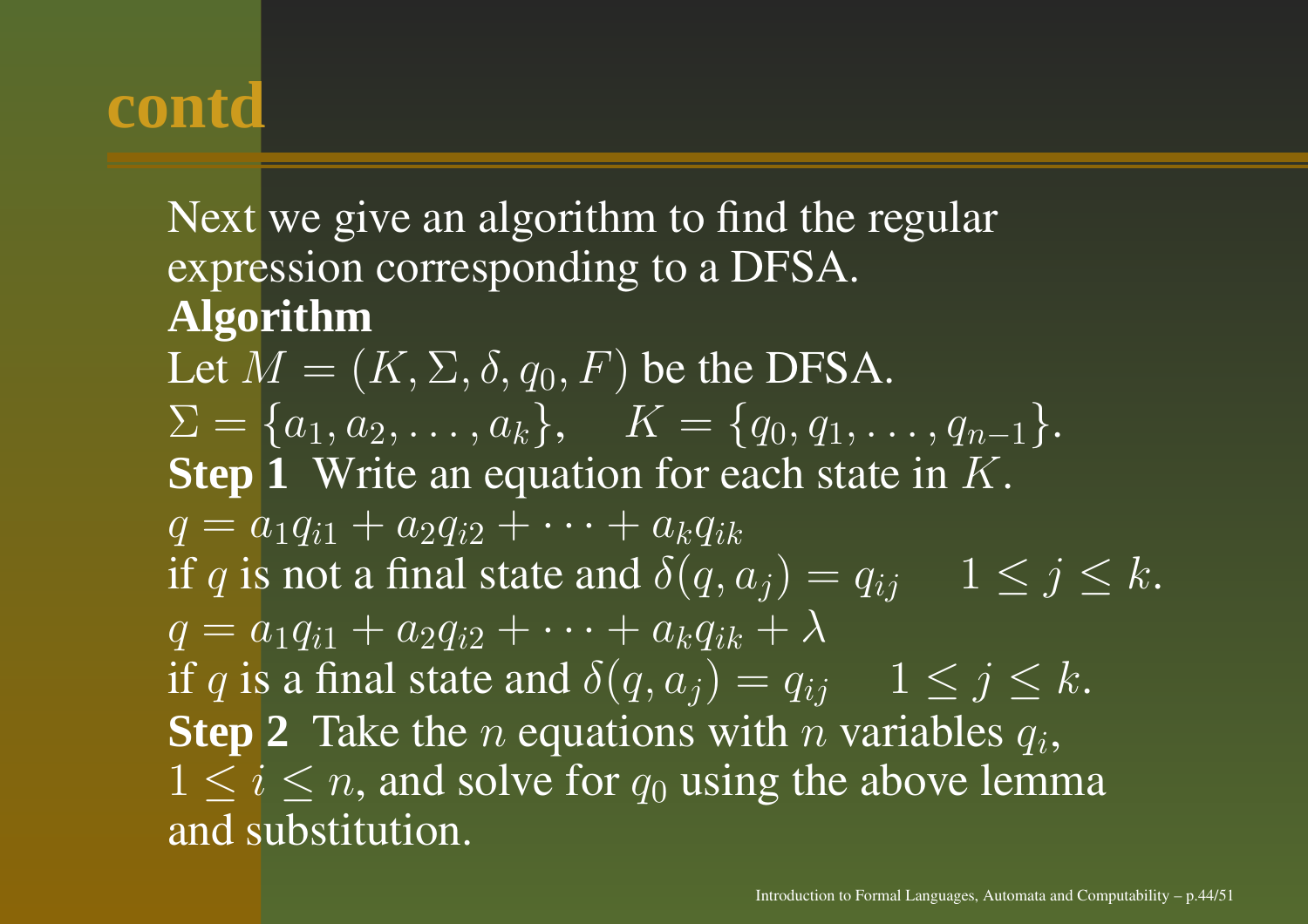**Step** 3 Solution for  $q_0$  gives the desired regular expression. Let us execute this algorithm for the following DFSA given in the figure.

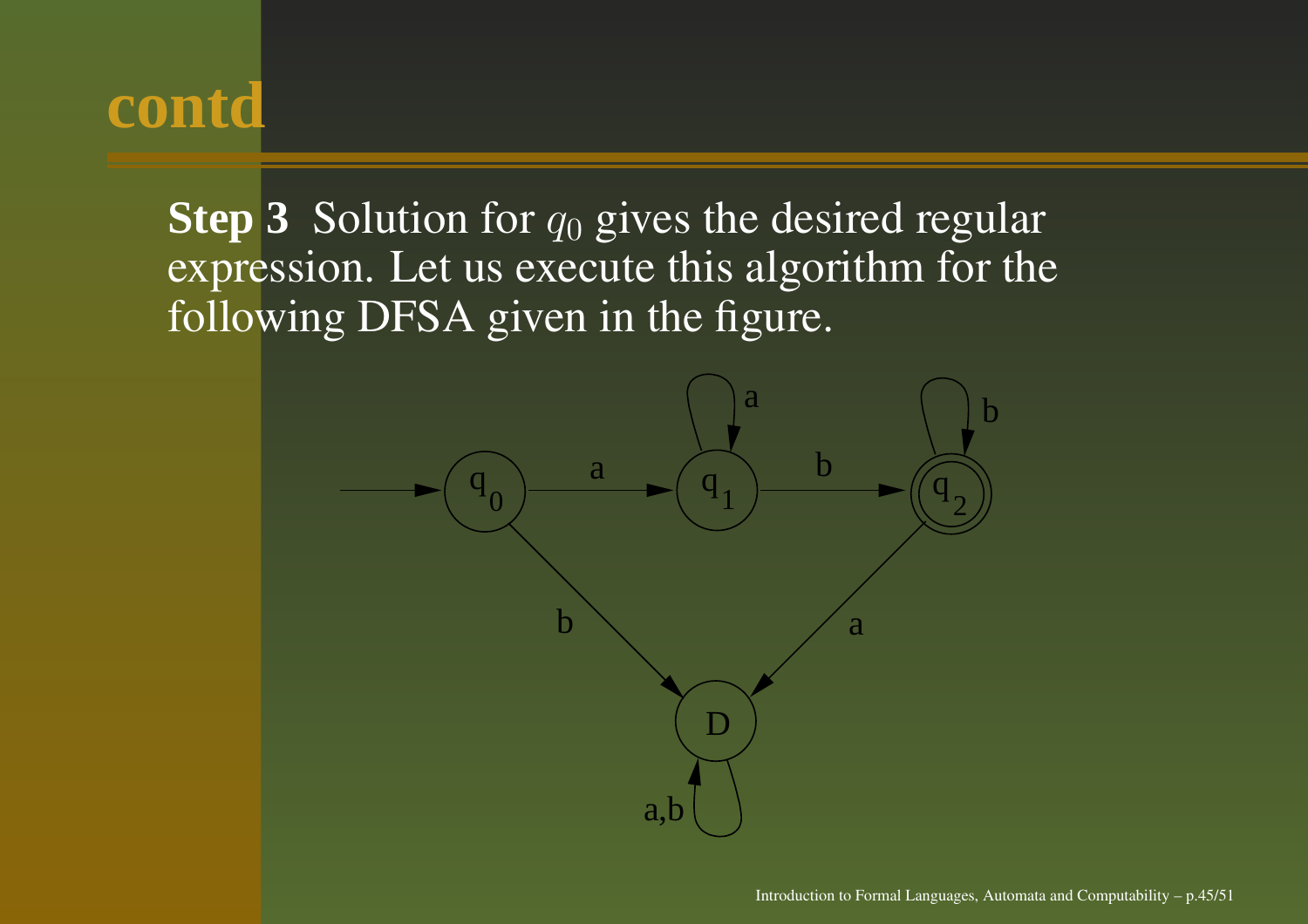**Step 1**

$$
q_0 = aq_1 + bD \tag{9}
$$

$$
q_1 = aq_1 + bq_2 \tag{10}
$$

$$
q_2 = aD + bq_2 + \lambda \tag{11}
$$

$$
D = aD + bD \tag{12}
$$

#### **Step 2** Solve for  $q_0$ . From  $(12)$

 $D = (a + b)D + \phi$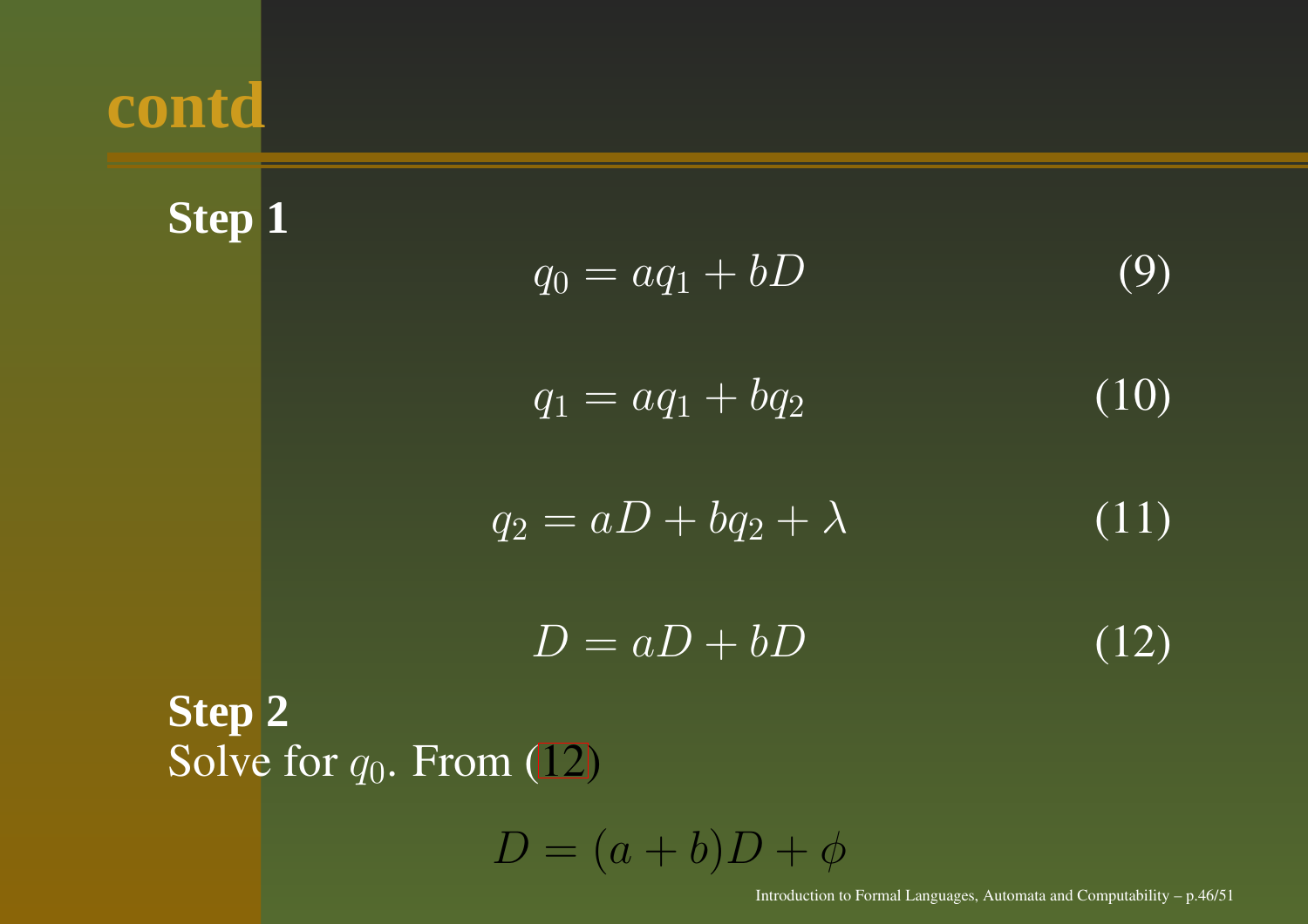

#### Using previouus lemma

$$
D = (a+b)^{*}\phi = \phi.
$$
 (13)

#### Using them we ge<sup>t</sup>

$$
q_0 = aq_1 \tag{14}
$$

$$
q_1 = aq_1 + bq_2 \tag{15}
$$

$$
q_2 = bq_2 + \lambda \tag{16}
$$

Note that we have go<sup>t</sup> rid of one equation and one variable. Introduction to Formal Languages, Automata and Computability – p.47/51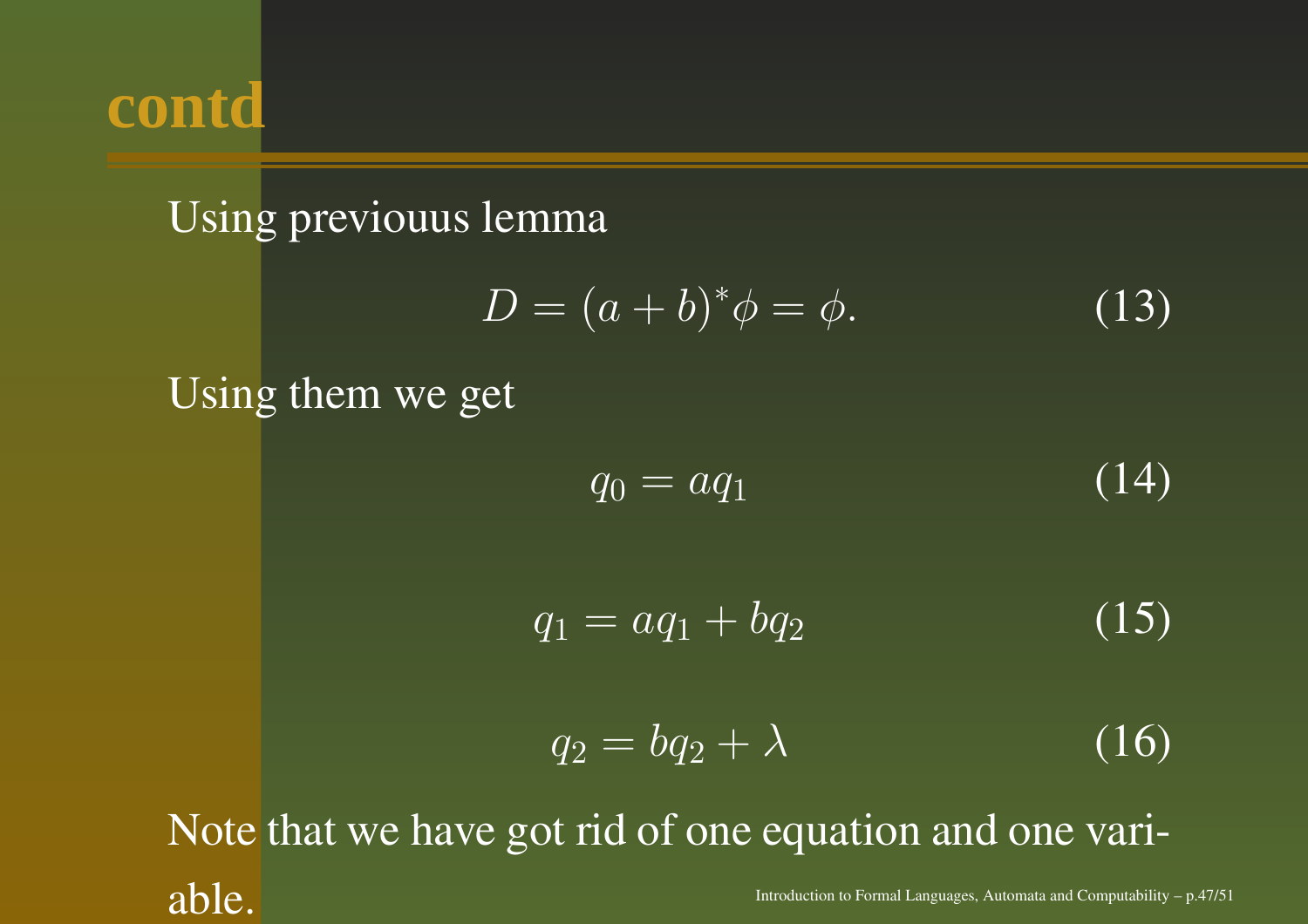In 16 using the lemma we ge<sup>t</sup>

$$
q_2 = b^* \tag{17}
$$

Now using 17 and 15

$$
q_1 = aq_1 + bb^* \tag{18}
$$

We now have 14 and 18. Again we eliminated one equation and one variable. Using the above lemma in  $(18)$ 

$$
q_1 = a^* b b^* \tag{19}
$$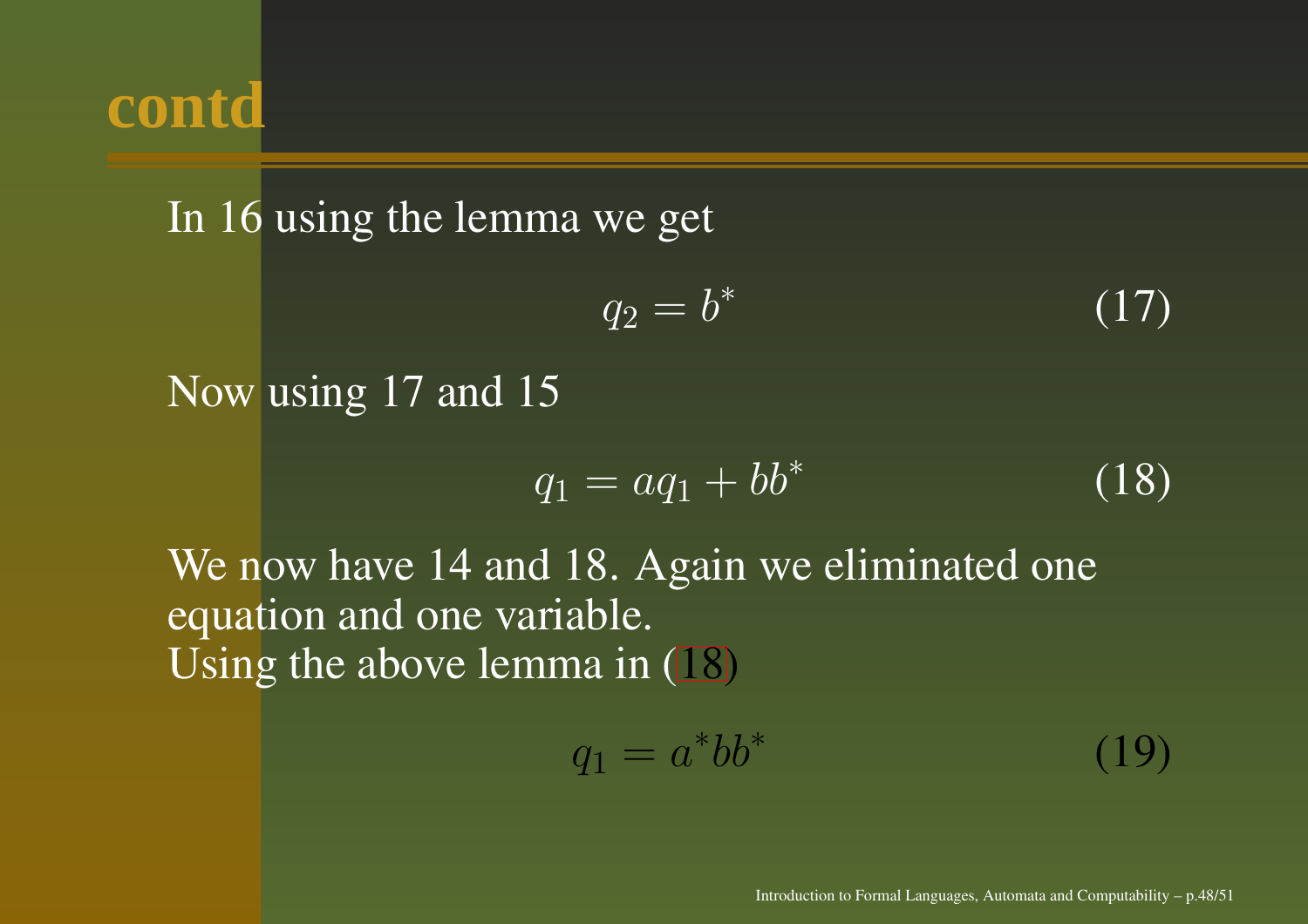#### Using 19 in 14

$$
q_0 = aa^*bb^* \tag{20}
$$

This is the regular expression corresponding to the given FSA. Next, we see, how we are justified in writing the equations. Let q be the state of the DFSA for which we are writing the equation,

$$
q = a_1 q_{i1} + a_2 q_{i2} + \dots + a_k q_{ik} + Y.
$$
 (21)  

$$
Y = \lambda \text{ or } \phi.
$$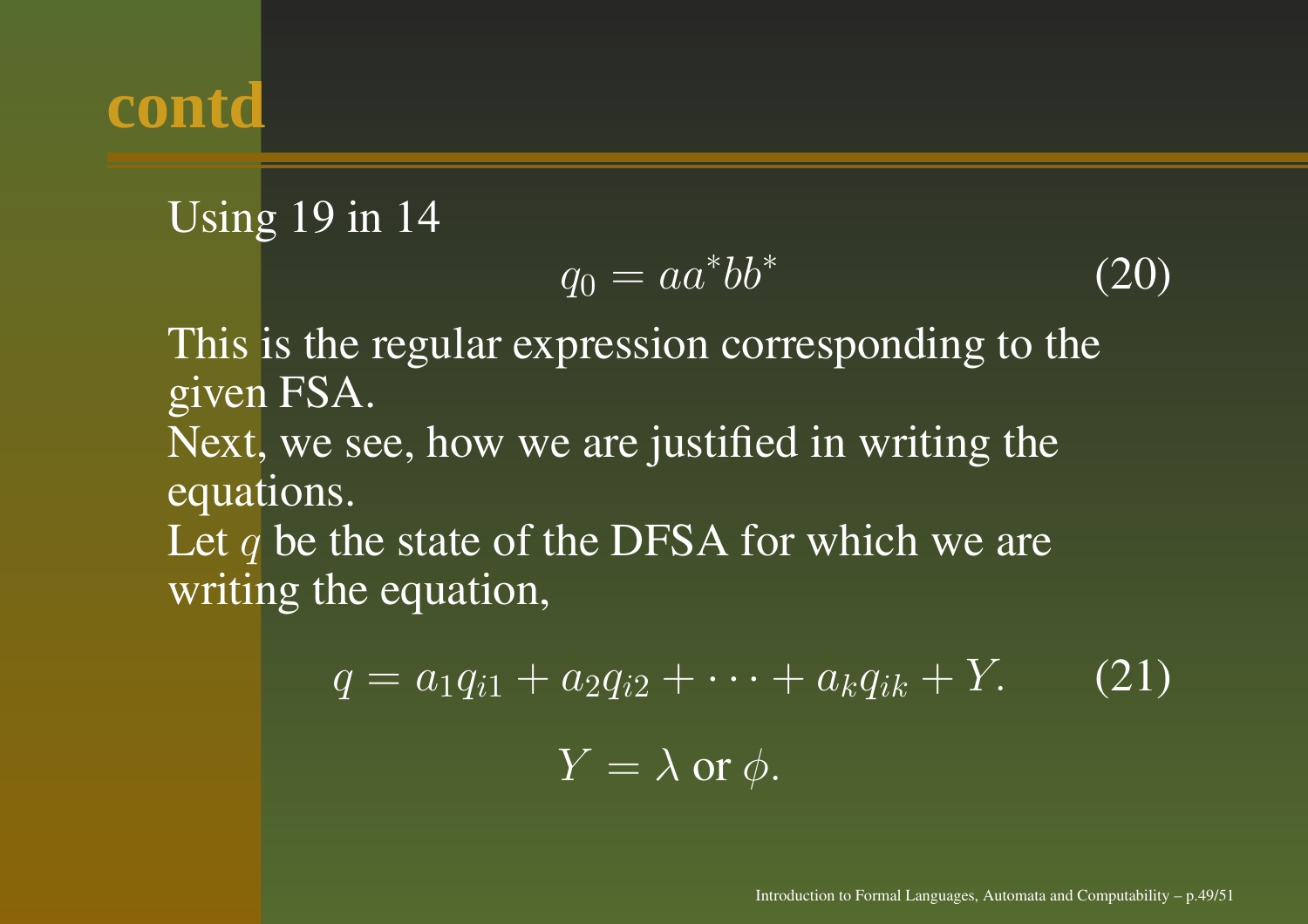Let  $L$  be the regular set accepted by the given DFSA. Let  $x$  be a string such that starting from  $q_0$ , after reading x, state q is reached. Therefore q represents  $L_x$ , the derivative of L with respect to x. From q after reading  $a_i$ , the state  $q_{ij}$  is reached.

$$
L_x = q = a_1 L_{xa_1} + a_2 L_{xa_2} + \cdots + a_k L_{xa_k} + Y. (22)
$$

 $a_jL_{xa_j}$  represents the set of strings in  $L_x$  beginning with  $a_j$ . Hence equation (22) represents the partition of  $L_x$  into strings beginning with  $a_1$ , beginning with  $a_2$  and so on. If  $L_x$  contains  $\epsilon$ , then  $Y = \epsilon$  otherwise  $Y = \vert \phi.$